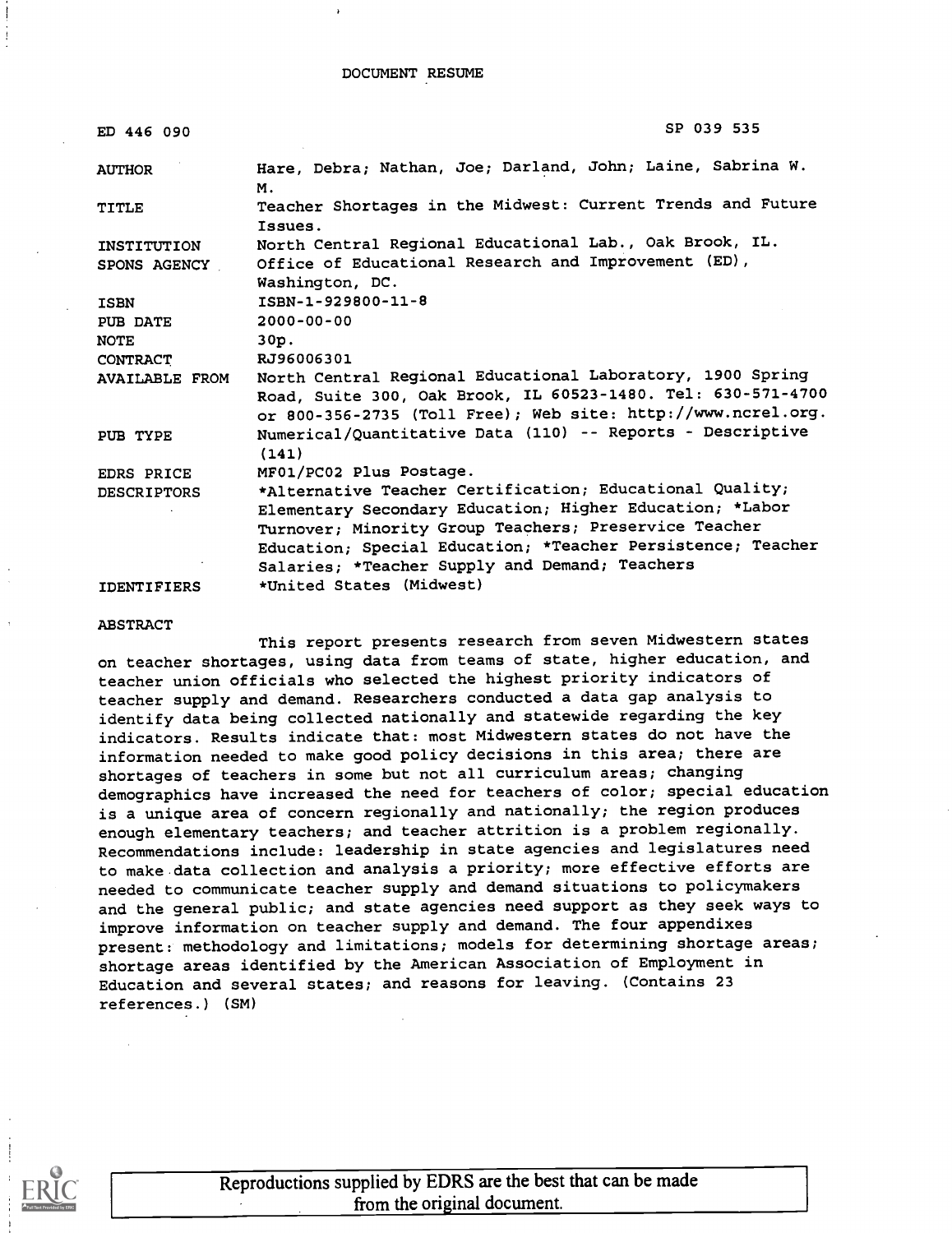

**D609941** 



# TEACHER SHORTAGES IN THE MIDWEST: CURRENT TRENDS AND FUTURE ISSUES





BEST COPY AVAILABLE

U.S. DEPARTMENT OF EDUCATION 011ice or Educahonal Research and Improvement EDUCATIONAL RESOURCES INFORMATION

Sf

- CENTER (ERIC) This document has been reproduced as received from the person or organization originating it.
- Minor changes have been made to improve reproduction quality.
- Points of view or opinions stated in this document do not necessarily represent official OERI position or policy.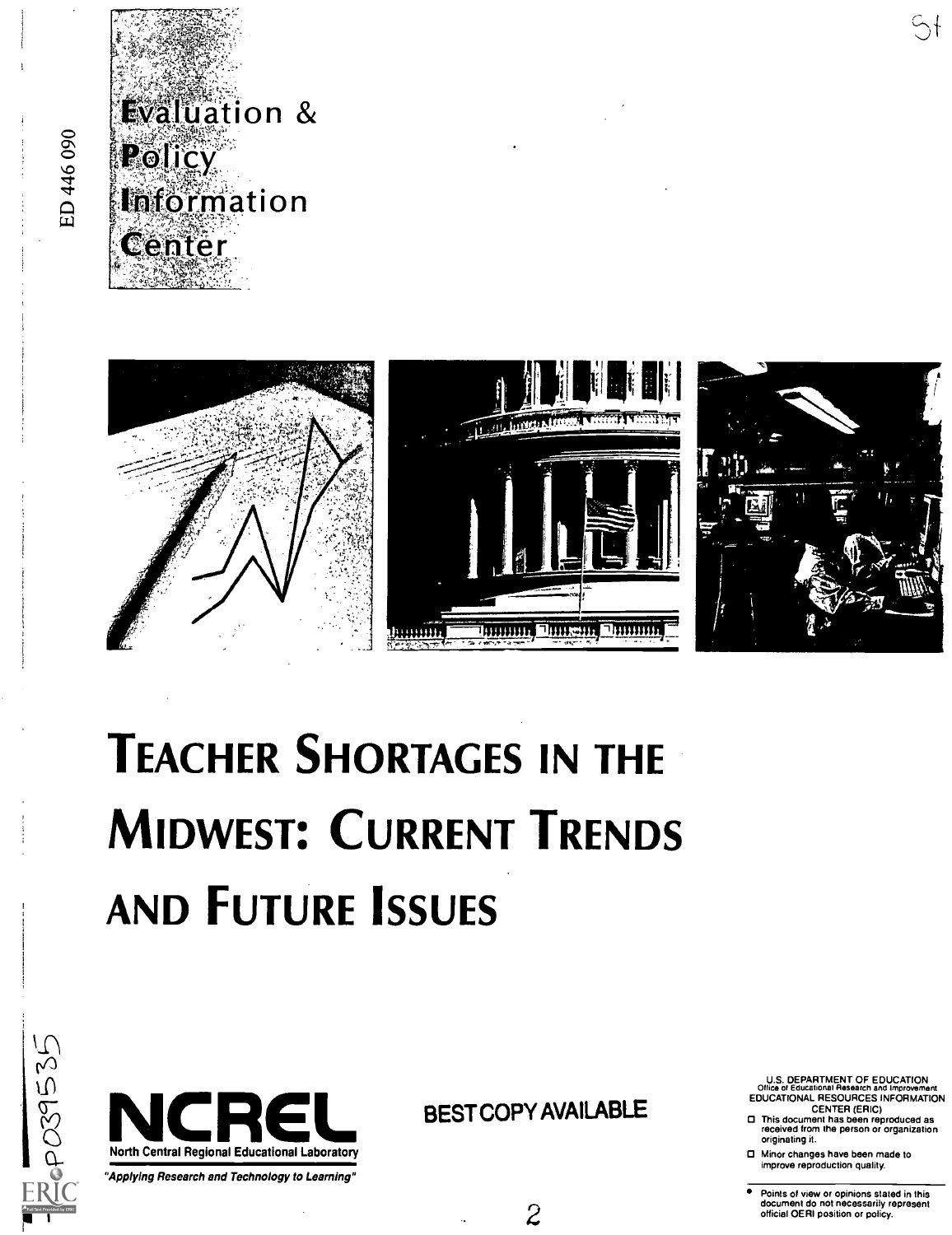# TEACHER SHORTAGES IN THE MIDWEST: CURRENT TRENDS AND FUTURE ISSUES

 $B_{\gamma}$ 

Debra Hare, Joe Nathan, and John Darland Center for School Change, University of Minnesota and Sabrina W. M. Laine, North Central Regional Educational Laboratory



"Applying Research and Technology to Learning" 1900 Spring Road, Suite 300 Oak Brook, Illinois 60523-1480 (800) 356-2735 • (630) 571-4700 www.ncrel.org

Copyright © 2000 by the North Central Regional Educational Laboratory. All rights reserved.

This work is produced in whole or in part with funds from the Office of Educational Research and Improvement (OERI), U.S. Department of Education, under contract number RJ96006301. The content does not necessarily reflect the position or policy of OERI or the Department of Education, nor does mention of trade names, commercial products, or organizations imply endorsement by the federal government.

ISBN 1-929800-11-8

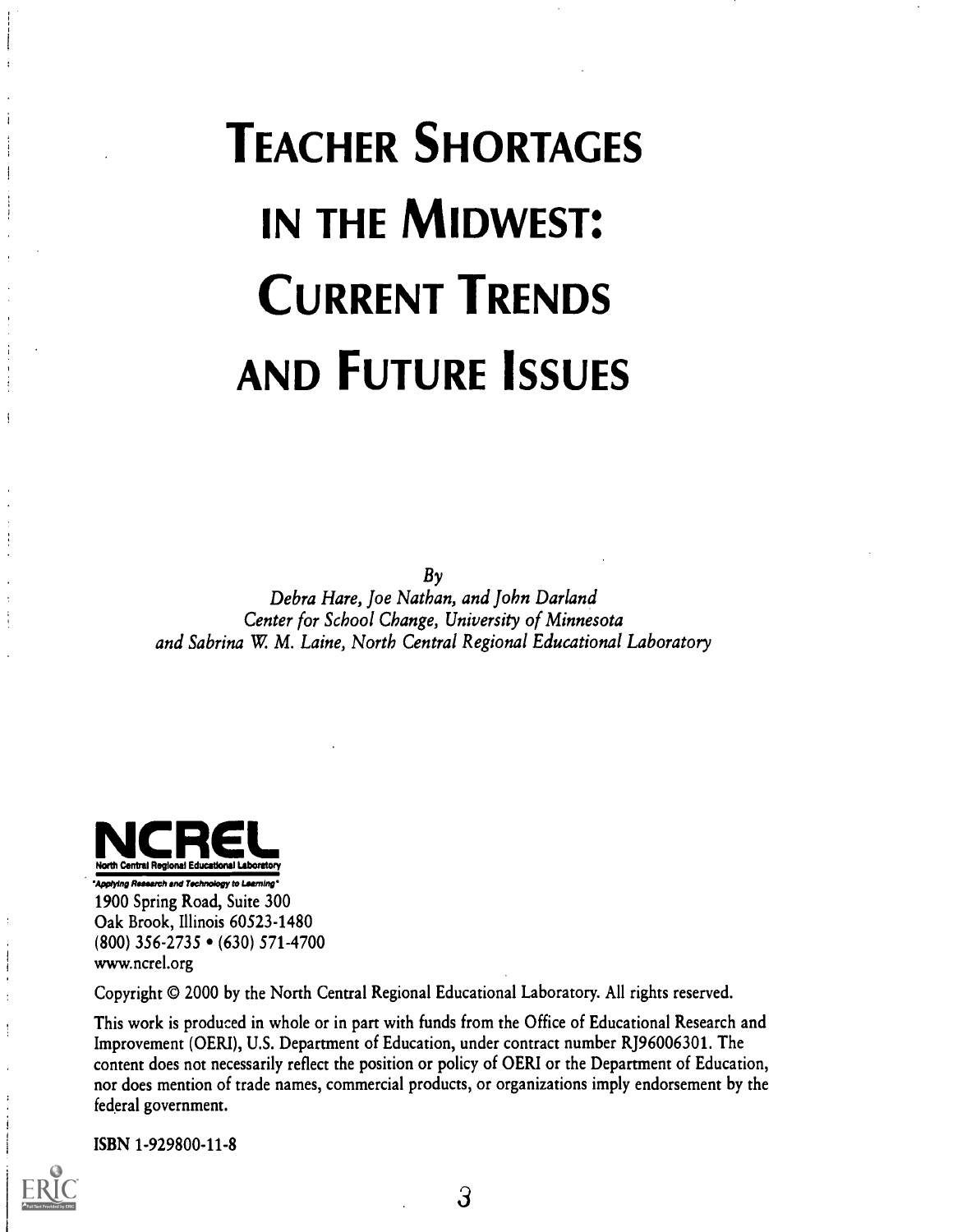## Acknowledgments

This report was supported by a grant from the North Central Regional Educational Laboratory. We would like to thank NCREL not only for its financial support, but also for the strong commitment to this issue. Sabrina Laine and Gina Burkhardt deserve special recognition for moving this project forward and providing needed advice and support throughout.

We also wish to express sincere gratitude to:

- State staff Jim Sweeney (Illinois), Dwayne James (Indiana), Judy Jeffrey (Iowa), Flora Jenkins (Michigan), Don Krukow (Minnesota), Becky Schell (Ohio), and Jim Wall (Wisconsin), without whom this report would not have been possible. They provided the vast majority of information included herein and were receptive and responsive to questions.
- Representatives of the National Education Association, American Federation of Teachers, and state-level unions; labor market information staff in each state; the American Association for Employment in Education; and a variety of U.S. Department of Education staff who provided other information for this study.
- External reviewers Michael Allen, Education Commission of the States; Jan Bakker, NCREL; Shannon Cahill, NCREL; and Esther Rodriguez, Organization of State Higher Education Executive Officers.

This report would not have been possible without the expertise of these people. However, all errors are the responsibility of the authors.

We welcome reactions, suggestions, and comments. Please contact the authors at the Center for School Change, 234 Humphrey Center, 301 19th Avenue South, Minneapolis, MN 55455, 612-626-1834.

## About the Center for School Change

The Center for School Change is a program of the Humphrey Institute of Public Affairs at the University of Minnesota. The Center is funadamentally committed to increasing student achievement and strengthening communities through improved school-community-family partnerships. Among its key goals is to stimulate change in local, state, and federal institutions by increasing knowledge about key education issues. Towards this end, the Center has conducted research in the areas of teacher supply and demand, teacher preparation, family involvement, student assessment, school facilities, and public school choice (including charter schools). In addition to conducting research and holding conferences on key education issues, the Center works directly with schools and communities to create more effective models of education. For more information on the Center for School Change, please call 612-626-1834 or visit the Web site at www.hhh.umn.edu/ center/school-change.

## About the North Central Regional Educational Laboratory

The North Central Regional Educational Laboratory (NCREL) is a not-for-profit organization dedicated to helping schools—and the children they serve—reach their full potential. NCREL's mission is to strengthen and support schools and communities so that all students achieve standards of educational excellence. We accomplish our mission through policy analysis, professional development, and technical assistance, and by leveraging the power of partnerships and networks. One of ten regional educational laboratories, NCREL serves a seven-state region of the Midwest that includes Illinois, Indiana, Iowa, Michigan, Minnesota, Ohio, and Wisconsin.

NCREL also operates the North Central Regional Technology in Education Consortium (NCRTEC) and the North Central Mathematics and Science Consortium (MSC).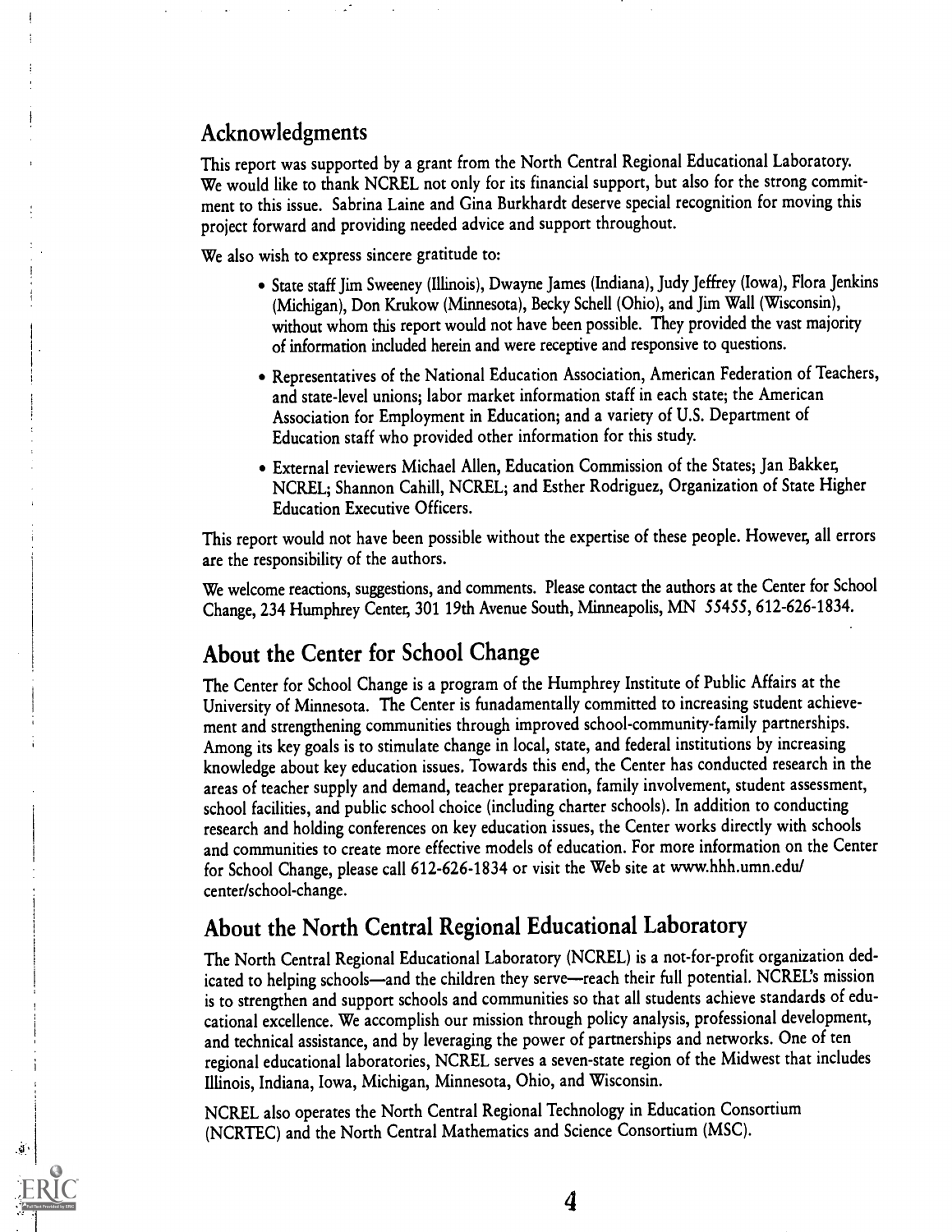## **Contents**

Executive Summary 1 Introduction 3 Teacher Shortages and Surpluses 3 Defining Shortages and Surpluses 3 Shortage Areas 4 Surplus Areas 5 Teachers' Reciprocity 5 Existing State and Local Strategies for Addressing Shortages 6 What We Need to Know 6 Alternative Approaches to Training Teachers 7 What We Need to Know 10 Why Teachers Leave and How to Keep Them 11 Reasons for Leaving 12 Retirements 12 Reducing Attrition 13 Teacher Salaries 14 What We Need to Know 15 Summary 16 Conclusions 16 Recommendations 17 Reference 19 Appendix A: Methodology and Limitations 21 Appendix B: Models for Determining Shortage Areas 23 Appendix C: Shortage Areas Identified by AAEE and Individual States 25 Appendix D: Reasons for Leaving 27



 $5\phantom{.0}$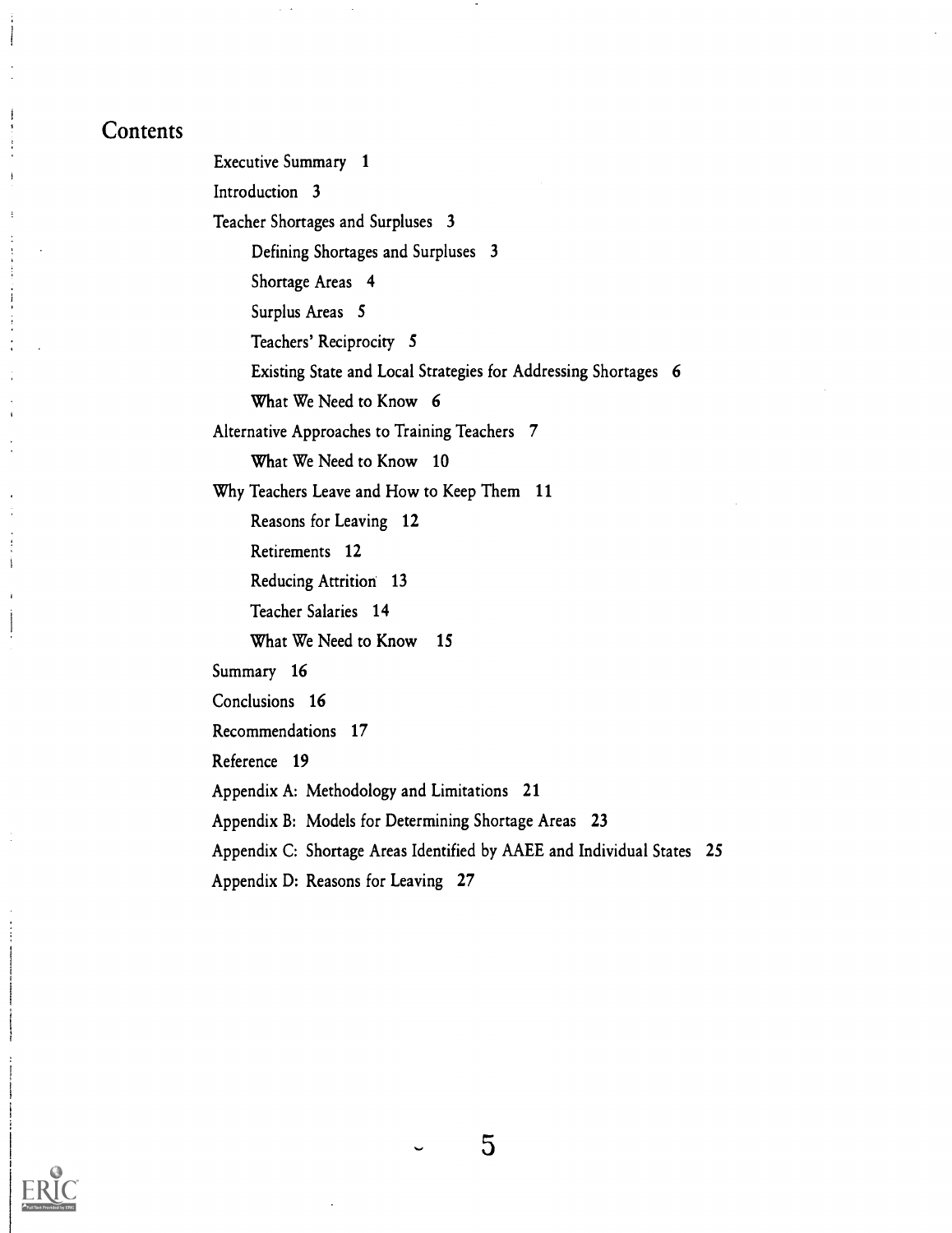## Executive Summary

Are shortages of high-quality teachers having an impact on Midwestern states? What can be done about shortages of teachers in several key curriculum areas throughout the Midwest? What are the most important steps states can take to attract, train, and retain excellent teachers? These are the questions this report seeks to help answer. The report brings together, for the first time, research from seven Midwestern states (Illinois, Indiana, Iowa, Michigan, Minnesota, Ohio, and Wisconsin) on these critical issues. This study found that:

- Most Midwestern states do not have the information needed to make good policy decisions in these areas. Many states do not have information about issues such as the supply and demand of teachers, the number of teachers leaving the profession, and curricular areas encountering teacher shortages or surpluses. Meaningful, comparable, and current data is not available in a number of key areas across all states in the region.
- Available data suggest that there are shortages of teachers in some but not all curriculum areas. A booming economy, increased retirements, and competition from other parts of the country desperate for teachers are likely to challenge the ability of Midwestern schools to attract and retain excellent math, science, and industrial technology teachers.
- The changing demographics of the region have increased the need for teachers of color. Although not much information has been gathered, existing research shows that the demand for teachers of color far exceeds supply in urban, suburban, and rural areas.
- Special education is a unique area of concern for the region and nation. National research and some Midwestern state studies found that the attrition rate is the highest in the area of special education. Emergency licenses in several states go disproportionately to special

education teachers. Problems in this area are complex and not simply a matter of numbers.

- Available data show that the region produces enough elementary teachers to meet its needs, and some states produce a large surplus.
- Quality of teacher preparation is an issue throughout the region. Models used to define shortages in specific curriculum areas are inadequate if they do not include some measure of teacher quality. Most states in the region are undertaking efforts to improve teacher quality.
- The effectiveness of attempts to better train, attract, and retain educators across the region and nation is in many cases unknown. Evaluating and comparing various approaches would be of great value as states in the region seek to implement new programs or improve current ones.
- Attrition of teachers appears to be a problem across the region. However, high-quality mentoring and induction programs can reduce the number of people leaving the profession and help produce more effective teachers. Four states in the region have undertaken differing approaches to induction.
- There is an enormous desire among most Midwestern states to move beyond the current situation of inadequate data collection and to learn from each other.

Based on the research conducted, the following recommendations are offered:

Leadership in state agencies and legislatures in each state need to make data collection and analysis a higher priority. The vast majority of states in the region do not currently have the capacity to analyze existing data, let alone add new data collection to their systems. Most of the states in the region, for example,

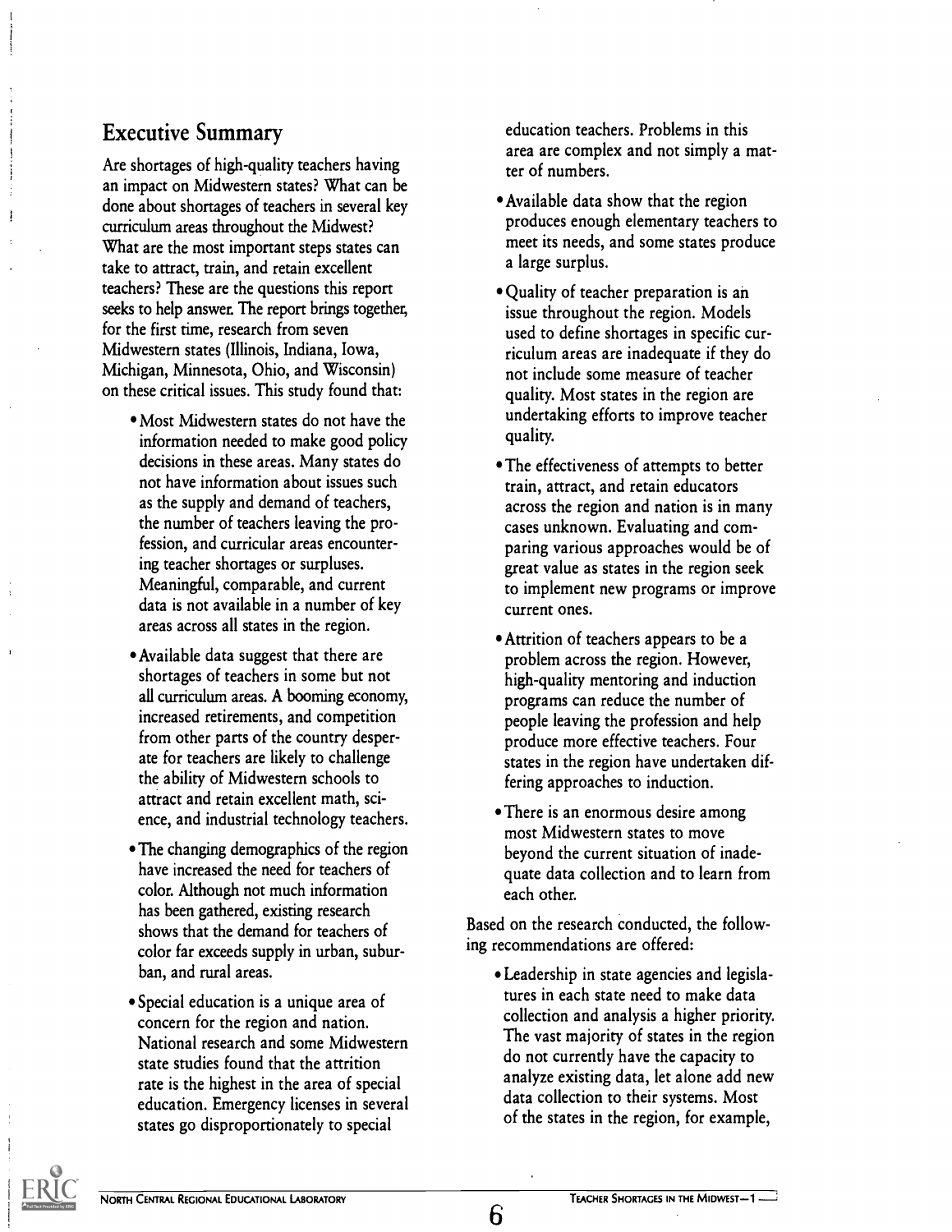do not collect any information about demand for teachers. They also have difficulty reporting in meaningful detail the number of licenses issued annually in the state.

- More effective efforts are needed to communicate the teacher supply and demand situation to policymakers and the general public. The situation is more complex than "state x has a massive shortage of teachers." Both policymakers and the broader public need accurate information to make good decisions. They need to understand, for example, that most states do not have an overall shortage of teachers being trained.
- Support should be provided to state agencies as they look for ways to improve information on teacher supply and demand. Such support might include continued facilitation of information exchange between states through face-to-face meetings, an e-mail list, and Web-based material on best practices in data collection and retention/attraction strategies.
- State agency and legislative leadership from Midwestern states should be convened to build support for improvements in data collection; to learn from each other about best practices in data collection and specific policies relating to teacher supply and demand; and to move ahead with implementation of effective policies. For example, a meeting might be held to look specifically at the issue of special education.
- New research and analyses that further knowledge about the regional impacts of teacher supply and demand should be conducted by a regional organization.
- Significantly increased communication among state, regional, and federal datagathering efforts is needed to reduce duplication and make effective use of resources. Relationships between state agencies, regional organizations, and the National Center for Education Statistics (NCES) should be strengthened to maximize the utility of federal data-collection efforts for state and regional purposes.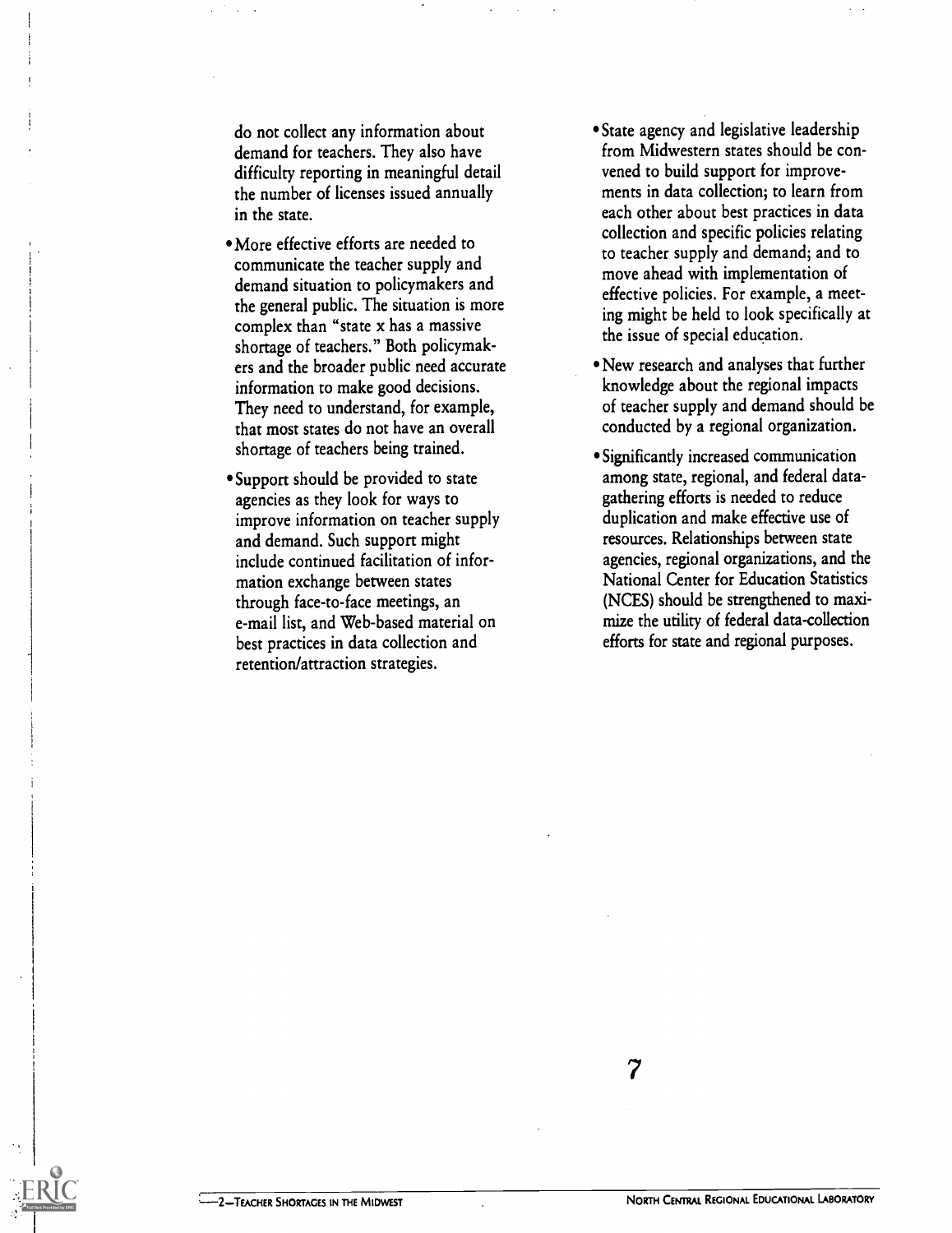## Introduction

 $\frac{1}{4}$ 

The Midwest region has traditionally been a net exporter of an abundant crop of new teachers. For years, policymakers and the public have assumed that shortages of high-quality teachers occur in other parts of the country, but not in most places in the Midwest. However, times are changing. Recent studies indicate that while it is probably true that the region continues to produce a larger number of teachers than it needs, shortages already have begun to show up in certain teaching areas and geographic regions (Illinois State Board, 1999; Hare & Nathan, 1999). Part of the reason is the changing demographics, which have increased the need for more teachers of color. Additional factors likely to have an impact on the ability of Midwestern schools to get and keep the best teachers include a booming economy, increased retirements, and competition from other parts of the country desperate for teachers.

At the national level, focusing on teacher quantity and the quality of the preparation teachers receive in schools of education is increasing in importance for state policymakers, who placed improving teacher preparation and helping to improve public schools as two of the top three priorities for higher education in their states (Haycock, 1997). In 1998, Congress reauthorized the Higher Education Act spurring teacher preparation programs to begin thinking through how to collect and report on information about their graduates not previously made available to the public. In a related effort, the National Commission on Teaching and America's Future (NCTAF) began working with its 15 partner states on identifying indicators of success in improving teacher quality as a result of states implementing reforms around teacher preparation and professional development, recruitment, and higher standards for teachers. All of these efforts have placed new burdens on existing state systems for collecting and reporting teacher-quality data. Institutions of higher education, state education agencies, and boards of higher education, as well as

unions and state retirement agencies, have little experience working together to collect, analyze, and report data on the number of teachers in the pipeline or on the quality of current and future teachers.

To better understand this issue of teacher supply and demand, the North Central Regional Educational Laboratory (NCREL) commissioned a study (1) to begin to identify the availability of accurate and timely data (see Appendix A) on the quantity of teachers being prepared for the teaching profession and those already in the pipeline, and (2) to highlight existing identifiable gaps in the supply of teachers in the upper Midwest. NCREL convened teams of state, higher education, and teacher union officials from seven Midwestern states (Illinois, Indiana, Iowa, Michigan, Minnesota, Ohio, and Wisconsin) and asked them to select the highest priority indicators of teacher supply and demand. Researchers from the Center for School Change at the University of Minnesota then conducted a data gap analysis to identify data being collected nationally and in each state relating to the key indicators. Based on the data gap analysis, this report summarizes what we do and don't know about three important interlocking areas in the region: teacher shortages and surpluses, alternatives for training teachers, and why teachers leave and how to keep them. Conclusions and recommendations follow.

## Teacher Shortages and Surpluses

## DEFINING SHORTAGES AND SURPLUSES

A variety of approaches to determining teacher shortages and surpluses are used nationally and in the Midwest. The model used for defining these areas is important. For example, Wisconsin uses a model that looks at the number of teacher preparation graduates who receive employment by field, attrition rates by field, and information about applicant pools and enrollment projections (Laurtizen, 1999). Illinois looks at unfilled positions, the number of new positions, and

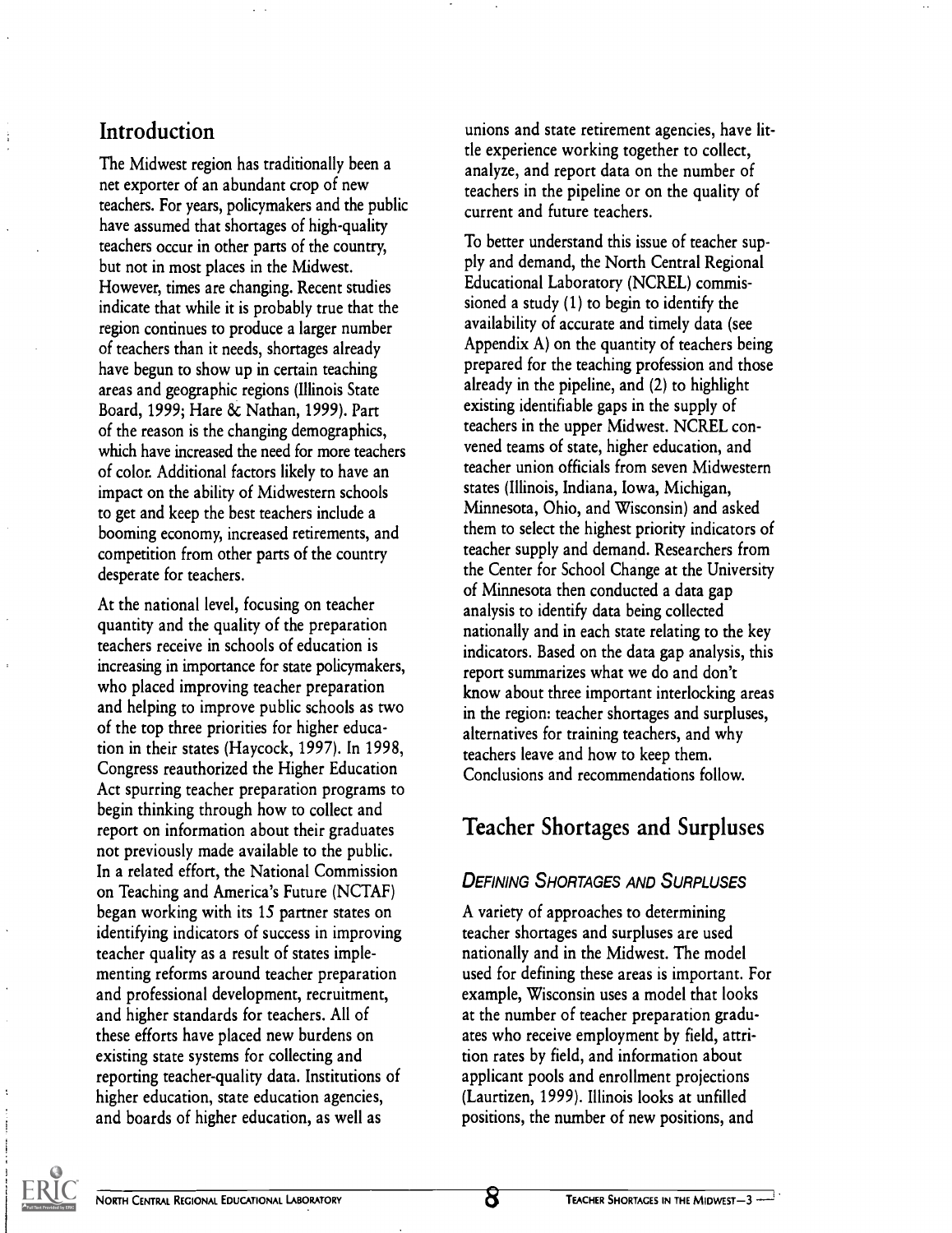supply available from teacher preparation programs and the reserve pool (those holding a valid license but not teaching) (Illinois State Board, 1999). Minnesota and the American Association of Employment in Education (AAEE) take a survey approach. Minnesota asked principals and superintendents to identify areas with shortages of high-quality applicants and AAEE surveys teacher preparation institution placement offices for their estimation of shortage areas (American Association of Employment in Education [AAEE], 1999; Hare & Nathan, 1999; Yussen, Grey Browning, & Colby, 1999). A more detailed description on each of these models is available in Appendix B.

#### SHORTAGE AREAS

Most national studies on teacher supply and demand conclude that, nationally, there is an overabundance of teachers, but shortages are showing up in certain curriculum areas and in certain geographic areas (Darling-Hammond, 1997). Three states in the region (Illinois, Minnesota, and Wisconsin) and the AAEE collect data that identifies teacher shortage areas (AAEE, 1999; Illinois State Board, 1999; Hare & Nathan, 1999; Lauritzen, 1999). Areas identified by at least two of these four entities are listed below (a more detailed list can be found in Appendix C):

- Special Education (AAEE, IL, MN, WI)
- Bilingual/ESL (AAEE, IL, MN, WI)
- Technology/Computer Ed (AAEE, IL, WI)
- Library/Media Specialist (AAEE, WI, MN)
- Business (AAEE, WI, MN)
- Mathematics (AAEE, MN)
- Physical Science (AAEE, MN)
- Family/Consumer Science (MN, WI)
- 'Music (MN, IL)

While identified shortage areas do overlap, some important differences can be found among states in the region. For example, national and regional analyses often mention shortages in mathematics and physical science. However, state-level analyses conducted in Illinois and Wisconsin do not (Illinois State Board, 1999; Lauritzen, 1999). While our analysis did not address why the situation is different in these two states, there are clearly ramifications for state-level policymakers.

Some shortage areas do show up across the region. The most important of these is special education, a unique area of concern, not only in the Midwest but nationwide. The depth of this shortage is shown by another method of assessing teacher shortages—looking at the teaching areas where a large number of emergency licenses are being issued. Table 1 summarizes the number of special education emergency licenses being issued for those states with available data. As this table indicates, teachers without full credentials are teaching some of the region's most needy students.

|                     | TABLE 1: NUMBER OF EMERGENCY/LIMITED/TEMPORARY LICENSES<br>William State (1995) |
|---------------------|---------------------------------------------------------------------------------|
|                     | <b>ISSUED IN THE AREA OF SPECIAL EDUCATION BY STATE</b>                         |
|                     | Type of License and Number Issued in Special Education Areas                    |
| Indiana (1997-98)   | 1,149 Limited Licenses (937 in Special Education)                               |
| Iowa (1998-99)      | 1,463 Conditional Licenses (569 in Special Education)                           |
| Ohio (1999)         | 3,090 Full-Time Temporary Licenses (1,200+ in Special Education)                |
| Wisconsin (1998-99) | 1,934 Emergency Licenses (869 in Special Education)                             |

Sources: Indiana Professional Standards Board, June, 1999; Iowa Department of Education, Judy Jeffrey, personal communication,<br>2000: Ohio Department of Education, John Nichelson, personal communication, 2000; and Lauritzen 2000; Ohio Department of Education, John Nichelson, personal communication, 2000; and Lauritzen, 1999.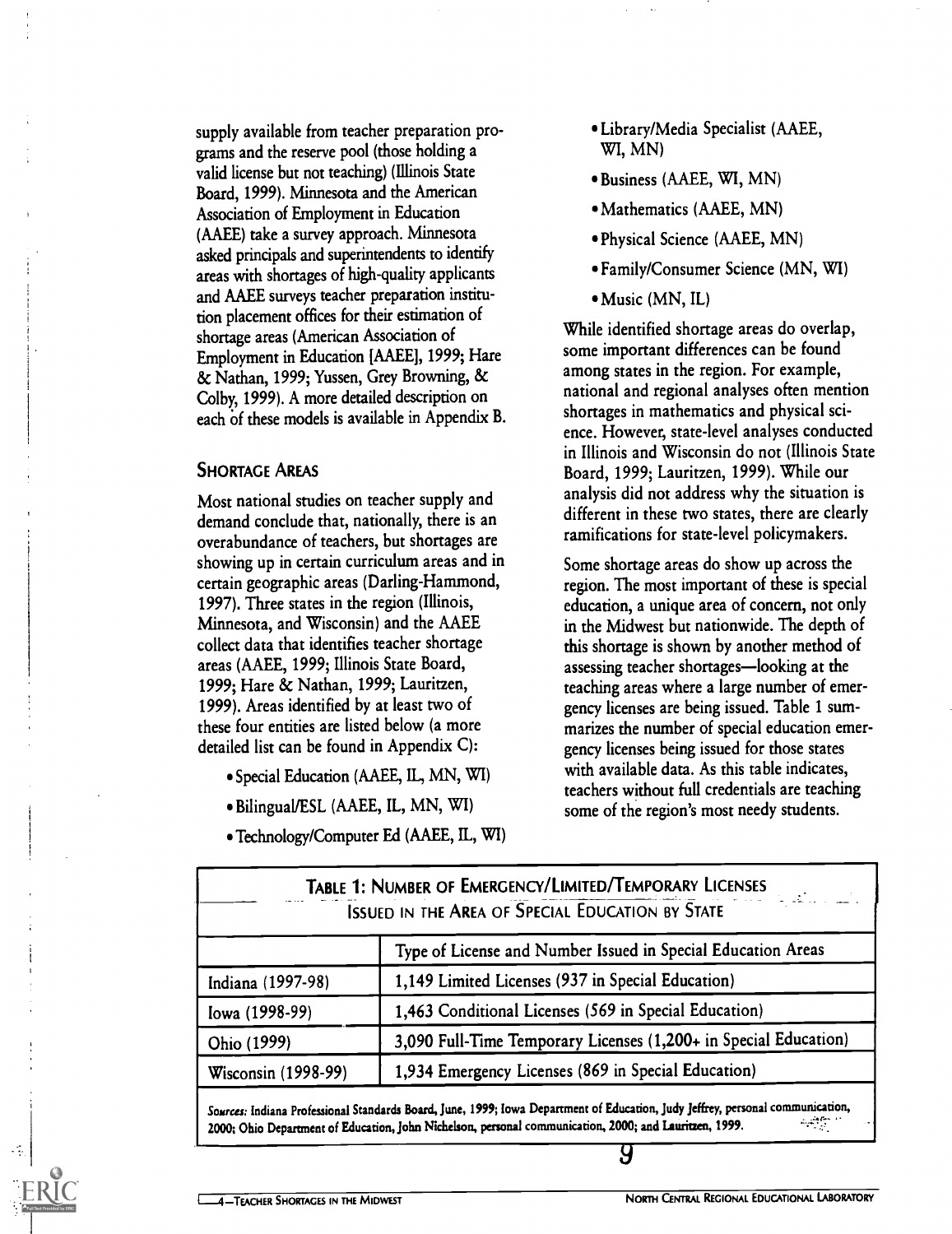#### SURPLUS AREAS

Two sources of standardized data on the oversupply of teachers are available across all states in the region. The first is the Bureau of Labor Statistics (BLS). Each state works with the bureau to estimate the number of annual job openings for all occupations. In the area of education, these are fairly broadly defined (i.e., elementary education, secondary education, special education) but do provide some information on demand for teachers in a state. The second source is the Integrated Postsecondary Education Data System (IPEDS), which includes information on the number of people completing programs in education (and other areas) by higher education institution (Bureau of Labor Statistics, 2000; National Center for Education Statistics [NCES], 2000). Comparison of these two sets of data provides a highly simplified view of how supply and demand differ because the categories are fairly broadly defined. Thus, the only meaningful comparison is in the area of elementary education because states tend to define this category in the same way, as shown in Table 2.

| TABLE 2: SUPPLY AND DEMAND FOR<br><b>ELEMENTARY EDUCATORS</b>                                                             |           |       |  |  |  |  |  |
|---------------------------------------------------------------------------------------------------------------------------|-----------|-------|--|--|--|--|--|
| <b>IPEDS</b><br><b>BLS</b> Estimated<br>1996-97<br><b>Annual Openings</b><br><b>Completers</b><br>to 2006<br><b>State</b> |           |       |  |  |  |  |  |
| Illinois                                                                                                                  | 1,460     | 3,143 |  |  |  |  |  |
| Indiana                                                                                                                   | 810       | 2,205 |  |  |  |  |  |
| Iowa                                                                                                                      | 430       | 1,485 |  |  |  |  |  |
| Michigan                                                                                                                  | <b>NA</b> | 1,728 |  |  |  |  |  |
| Minnesota                                                                                                                 | 910       | 1,430 |  |  |  |  |  |
| Ohio                                                                                                                      | 1,690     | 2,903 |  |  |  |  |  |
| Wisconsin                                                                                                                 | 1,170     | 1,211 |  |  |  |  |  |

Sources: Bureau of Labor Statistics, undated; National Center for Education Statistics, undated

While Table 2 supports anecdotal evidence that the Midwest is a net exporter of elementary educators, it does not include some important variables. For example, geographic regions (e.g., urban areas) may be having difficulty attracting elementary educators. Illinois reports shortages of elementary teachers in the Chicago area (Illinois State Board, 1999). In addition, this approach says little about the ethnicity of teachers being supplied. Research conducted in Minnesota indicated shortages of teachers of color in all regions of the state including rural areas (Hare & Nathan, 1999).

#### NUMBERS CAN BE MISLEADING

Most econometric models concentrate heavily on numbers and, to some extent, assume all individuals are equally capable of filling job vacancies. However, models for calculating supply and demand that concentrate too heavily on numbers can and do lead to distorted and faulty conclusions. Take special education for example. Colleges of education seem to be producing an abundance of teachers holding licenses to teach special education in some states, but in these same states special education vacancies attract only a small number of applicants. A survey of special education directors in Minnesota revealed that the "quality of life" for special education teachers is quite low due to a variety of factors (Nathan, Hare, & Cheung, 1999). One outcome of these shortages is that states have had to issue a disproportionate number of limited or emergency licenses to teach special education.

Sources: Nathan, Cheung, & Hare, 1998

#### TEACHERS' RECIPROCITY

Data from Wisconsin and Minnesota show that teachers are mobile (Lauritzen, 1999; Nathan, Hare, & Cheung, 1999). One-third of new Minnesota licenses are issued to applicants from other states, and one-fifth to one-half of applicants for open teaching positions in Wisconsin districts are coming from other states (mostly in the Midwest).

Four states have significant reciprocity of licenses between states as part of the National Association of State Directors of Teacher Education and Certification (NAS-DTEC) reciprocity agreement. Twenty-six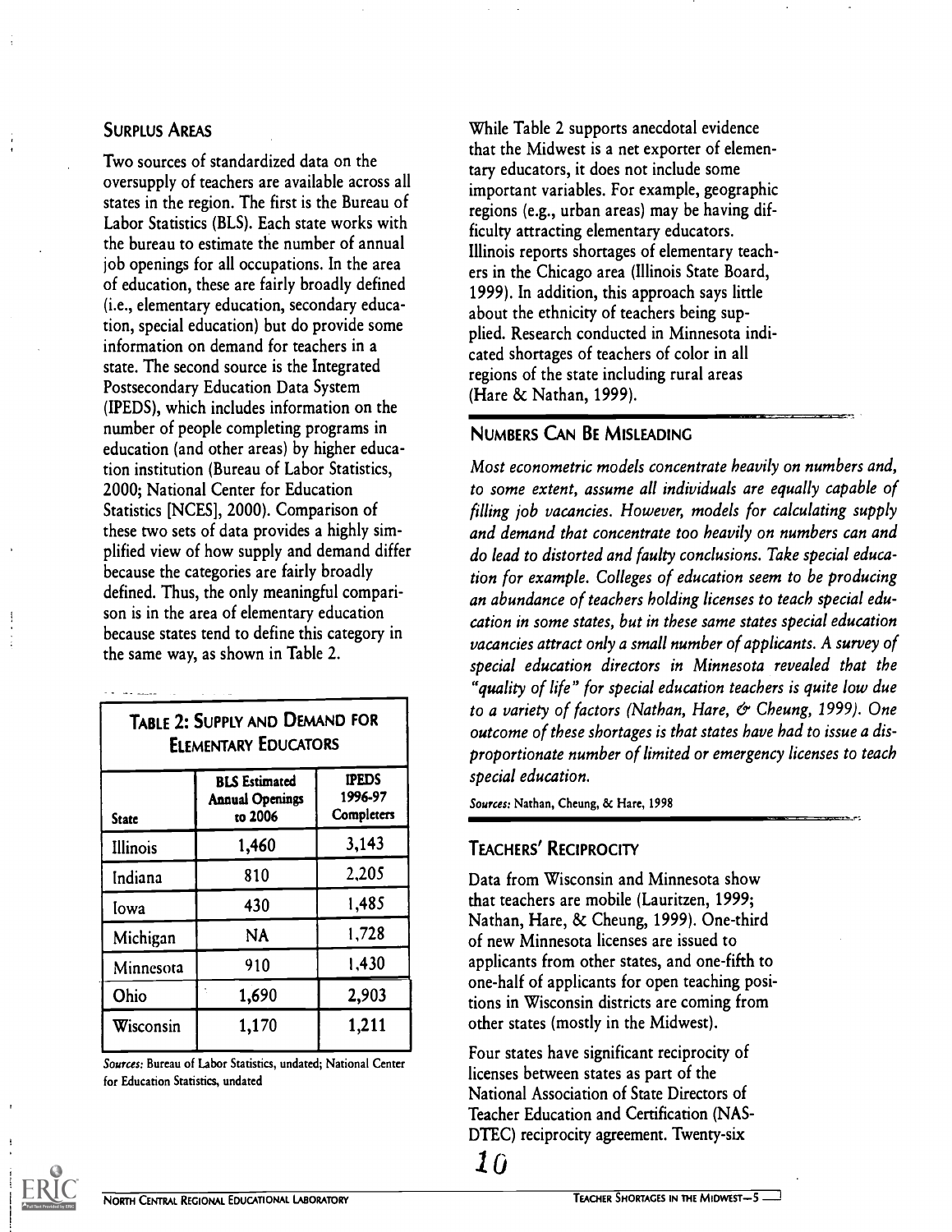states in other regions of the U.S. also have signed on. Of the NCREL states, only Iowa, Wisconsin, and Minnesota are not part of the agreement. Wisconsin issues an immediate limited license to licenseholders from other states. This license requires the holder to make any necessary upgrades during a specified time period. In states with no reciprocity agreement, transcripts from an out-of-state applicant are reviewed before a "limited" license is issued, and the applicant is required to meet state requirements (National Association of State Directors of Teacher Education and Certification [NASDTEC], 1998-99).

#### MOBILITY OF SUPPLY: WISCONSIN LOOKS AT APPLICANT POOLS

The Wisconsin Department of Education selected five representative districts in which they analyzed the applications for open positions. Applicants' zip codes were plotted to determine where the supply was coming from geographically. The 1999 analysis showed that:

- The largest concentration of candidates came from Wisconsin and surrounding states. The Reedsberg District (in south central Wisconsin) attracted 21.3 percent of candidates from other states including neighboring states of Illinois, Minnesota, and Michigan. Ten applicants were from places as far away as Texas. Other districts showed a similar pattern of applicants from other states with the exception of the Kenosha District.
- Secondary positions, particularly those dominated by males, attract candidates from a wider geographic area than elementary positions. In the Kenosha District, for example, SO percent of social studies, 45 percent of technology education, and 41 percent of mathematics applicants were from out of state.

Wisconsin also conducts follow-up phone interviews with a sample of applicants, which revealed that:

- Most of the candidates lived within 30 miles of the district to which they were applying.
- The majority of the applicants were experienced educators trying to improve their positions or relocate.
- Applicants found out about jobs from a variety of sources, but many sent applications to districts of interest without a notice of vacancy.

Source: Lauritzen, 1999

#### EXISTING STATE AND LOCAL STRATEGIES FOR ADDRESSING SHORTAGES

Local schools and districts across the region are responding to the need to fill their classrooms in identifiable shortage areas. National data collected by the American Federation of Teachers (AFT) from districts indicating shortages, and state-level data from Minnesota principals provide some information on exactly how they are responding. AFT and Minnesota data indicate that the most frequently employed strategy to fill shortage areas is to issue alternative or emergency licensing. Seventy-five percent of the districts (indicating a shortage) in AFT's study reported using emergency credentials, while 60 percent of urban and 32 percent of rural Minnesota principals said they had used alternative licensure as a strategy. The AFT study also found that districts broadened outreach to new teachers (63%), increased all pay (69%), increased beginning pay (28%), and used signing bonuses (17%). In Minnesota, principals reported training paraprofessionals (51% urban, 21% rural), placing high-needs candidates higher than entry level on the salary scale (30%), and giving candidates credit for nonteaching experience (23% urban, 14% rural). Minnesota data also show that strategies are being employed at greater levels in urban settings where shortages have long been an issue (American Federation of Teachers [AFT], 1998; Hare & Nathan, 1999).

In addition, five states in the Midwest have Web pages that include job openings statewide. Two states have recruitment programs in high schools and one has a similar program in colleges. Three states currently have scholarship or loan forgiveness programs for minorities and two have such programs in shortage areas ("Quality counts," 2000).

#### WHAT WE NEED TO KNOW

1. A majority of states in the region do not currently identify shortage areas. Effective state policy is contingent upon understanding the nature of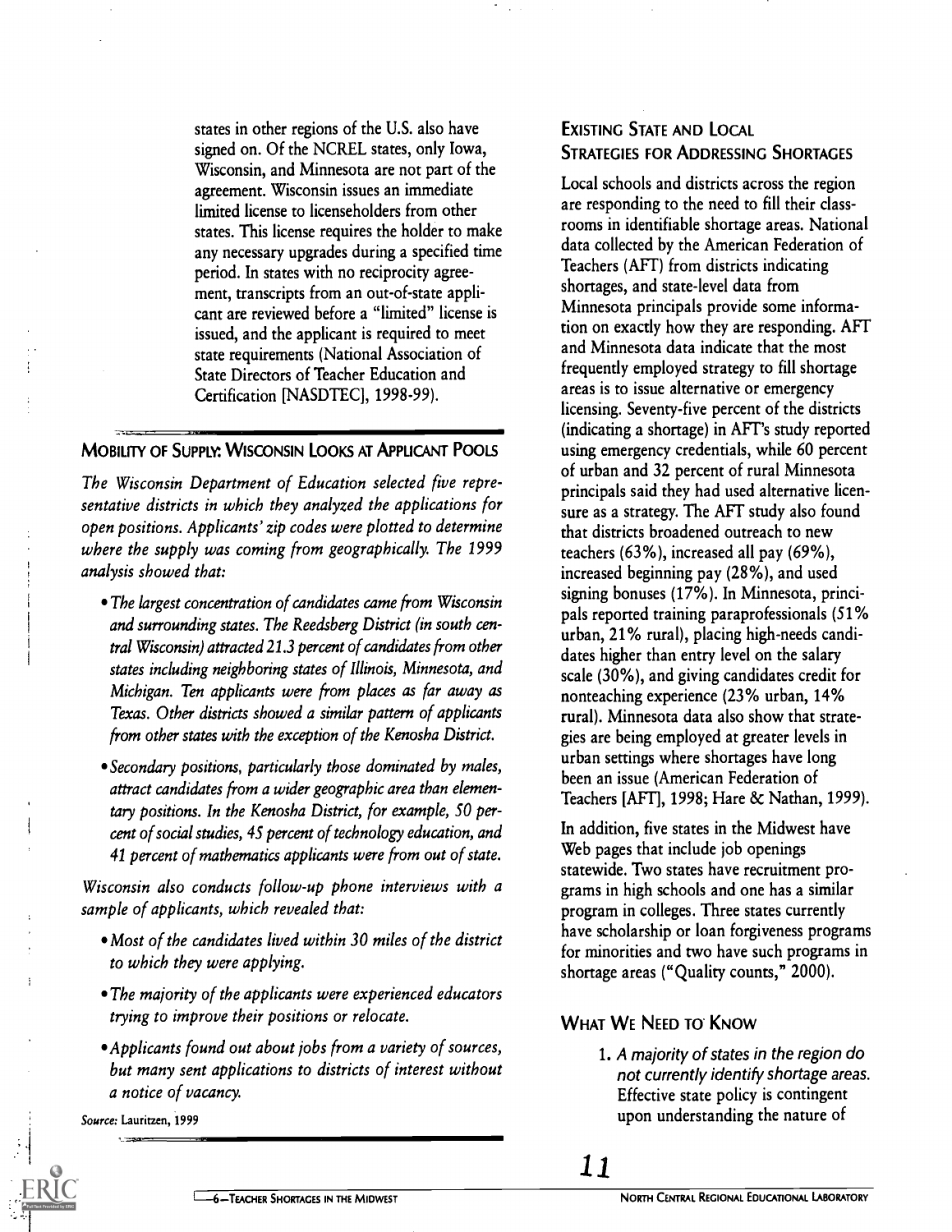shortages within the state. Because areas vary by geographic region and by teaching area, relying on national data, data from other states, and anecdotal evidence may result in faulty policies. For example, policies designed to address the special education area would look quite different than policies designed to address the area of mathematics. Attracting teachers to rural areas might call for different policies than attracting teachers to urban areas.

- 2. Basic information needed to determine shortage areas is not collected or cannot be reported in a majority of states. Most states do not collect detailed teacher demand data. Bureau of Labor Statistics data is too broadly defined in areas other than elementary education to be useful. Many states have database problems, which prohibit reporting on new licenses issued or current licenses held in meaningful ways. Common problems include an inability to distinguish between new licenses and additional endorsements for current teachers (a problem with six of seven state databases in the NCREL region) and the availability of information by license type rather than by endorsement area (i.e., provisional license instead of elementary license).
- 3. Little is known about the comparative effectiveness of state and local strategies designed to attract new teachers into the profession. In fairness, some of these policies and programs are quite new and sufficient time has not passed to judge effectiveness, but there is little evidence that sufficient systems have been put in place to evaluate effectiveness at a later date.
- 4. While most agree that the quality of teachers is an important element of assessing the supply and demand

situation, it is not clear how quality should be included. In Minnesota administrators were asked to rate the number of "high-quality" applicants for open positions. This is just one approach to including quality. Because issues of quality can be difficult to measure, subjective, and controversial, they often are excluded from such analyses.

5. Mobility of supply across the region is not well understood. Most states in the region have some idea about the number of newly hired teachers coming from outside the state. Few, however, have done a careful analysis of where these teachers were educated or grew up and how this information might be used to attract high-needs teachers.

## Alternative Approaches to Training Teachers

Looking at teacher supply and demand numbers without considering quality is dangerous. One obvious negative impact of teacher shortages is unfilled teaching positions. But perhaps a more hidden negative impact is the positions that are filled with ineffective teachers. Although the states involved in this project did not identify quality of teacher preparation as a high priority for research, they did say more information was needed across the region about alternative routes to preparation.

Alternative approaches to teacher preparation have been developed to draw nontraditional people into the teaching profession, address shortage areas, and improve the quality of teacher preparation. According to the 2000 National Center on Education Information state-by-state analysis of alternative teacher preparation programs, six states in the NCREL region are currently operating alternative preparation programs (Feistritzer & Chester, 2000). Table 4 summarizes the programs operating in the region.

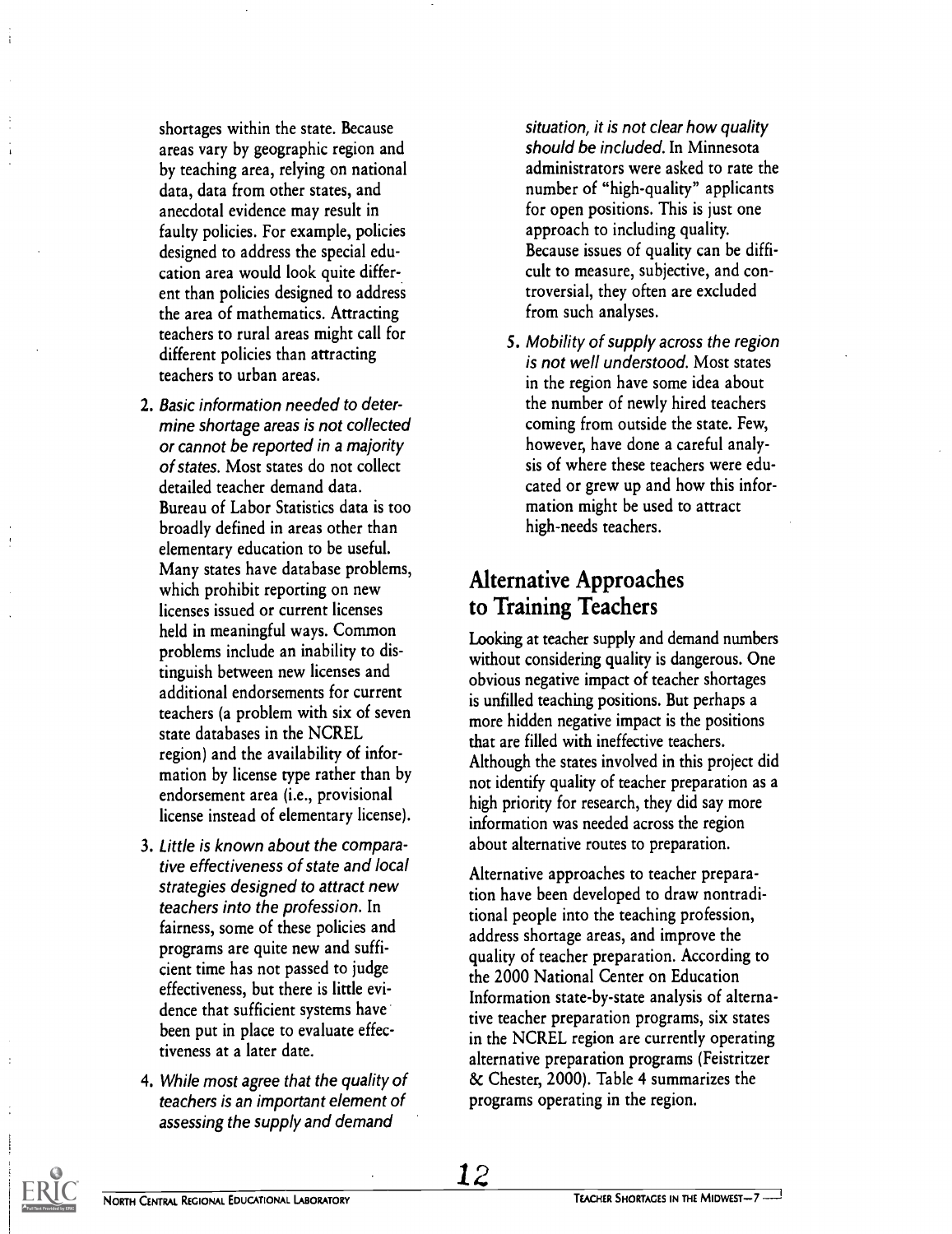|           | <b>TABLE 4: ALTERNATIVE ROUTES TO TEACHER CERTIFICATION</b>                               |                                                               |                                        |                                                 |                               |                                               |  |
|-----------|-------------------------------------------------------------------------------------------|---------------------------------------------------------------|----------------------------------------|-------------------------------------------------|-------------------------------|-----------------------------------------------|--|
|           |                                                                                           | Programs targeted at teacher certification for the following: |                                        |                                                 |                               |                                               |  |
|           | Name of Program(s)                                                                        | <b>Transition</b><br>Military                                 | Recent<br>Liberal<br><b>Arts Grads</b> | <b>Reentrants</b><br>Needing<br><b>Upgrades</b> | Mid-Career<br><b>Changers</b> | <b>Returning</b><br>Peace<br>Corps<br>Members |  |
| Illinois  | Teachers for<br>Chicago, DePaul/<br><b>Glenview Clinical</b><br>Program, Teacher<br>Corps |                                                               | Yes                                    | <b>Yes</b>                                      | <b>Yes</b>                    | <b>Yes</b>                                    |  |
| Indiana   | N/A                                                                                       | N/A                                                           | N/A                                    | N/A                                             | N/A                           | N/A                                           |  |
| Iowa*     | Alternative<br>Preparation                                                                |                                                               |                                        |                                                 | Yes                           |                                               |  |
| Michigan  | Michigan's<br><b>Alternative Routes</b><br>to Teacher<br>Certification                    | Yes                                                           | <b>Yes</b>                             |                                                 | <b>Yes</b>                    | Yes                                           |  |
| Minnesota | Alternative<br>Preparation to<br>Licensure Program                                        |                                                               | Yes                                    | <b>Yes</b>                                      | <b>Yes</b>                    |                                               |  |
| Ohio      | Internship<br>Certification<br>Program                                                    | <b>Yes</b>                                                    | <b>Yes</b>                             |                                                 |                               |                                               |  |
| Wisconsin | Experimental and<br><b>Innovative Teacher</b><br>Education<br>Programs                    | н.,<br>Yes                                                    | <b>Yes</b>                             |                                                 |                               |                                               |  |

'Iowa data was provided by the Iowa Department of Education, Judy Jeffrey, personal communication, 2000 Source: National Center for Education Information, 2000

A variety of high-quality alternative programs have been developed in Illinois. These programs share a number of characteristics: They address shortage areas (curricular, ethnicity); place participants immediately and continuously in a classroom; provide training during the summer and on evenings and weekends that is integrated with K-12 classroom time; provide compensation for time in the classroom; support participants with mentors; and result in full licensure within two to three years (Feistritzer & Chester, 2000).

While alternative preparation programs and licensure often are considered mechanisms for addressing teacher shortages, they also can be viewed as important vehicles for improving teacher preparation and the quality of individuals brought into the profession. Alternative programs can and have developed effective, new approaches to teacher preparation. If information is appropriately shared, these programs can serve as important learning laboratories for traditional preparation programs. In a 1999 study conducted by the Center for School Change, principals in Minnesota reported that many newly prepared teachers knew their content but did not know how to teach it (Nathan, Cheung, & Hare, 1998). Many of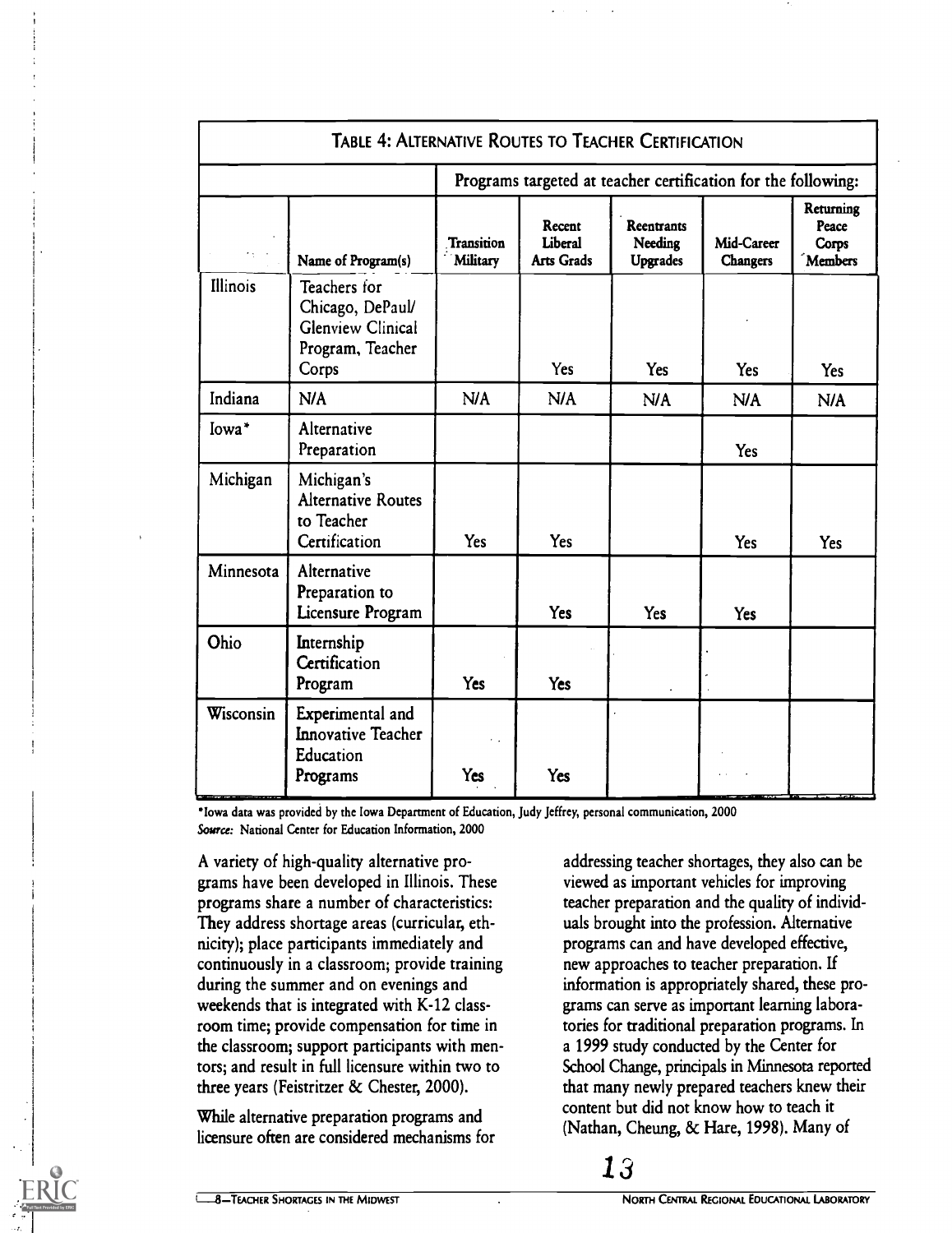#### ILLINOIS CREATES ALTERNATIVES

In Illinois, four alternative teacher preparation programs, rated highly by the National Center for Education Information (National Center for Education Information, 2000), are under way. The report Alternative Teacher Certification: State-by-State Analysis 2000 by NCEI describes these programs.

The lllinois Teacher Corp is a collaborative program between school districts and Concordia University aimed at educating and inducting nontraditional candidates into teaching. Individuals who participate must already possess a bachelor's degree, have five years of professional experience in the area they wish to teach, pass the state's basic skills test, and enroll in Concordia's program. Once in the program, the candidate serves immediately as an intern supervising his or her own classroom for a two-year internship period. During this two-year period, he or she works closely with a mentor teacher and completes coursework to earn a full license. The intern also receives compensation and tuition reductions during the internship.

Northwestern University/GATE (Golden Apple Teacher Education) is geared toward preparing high school math and science teachers. Candidates must hold a B.A. and a major in science or math. GATE training is divided into three parts: a summer curriculum, the first year of teaching, and "closure"" after the first year of teaching. Interns who successfully complete the summer curriculum receive a provisional teaching license and a yearlong position with the Chicago Public Schools at full salary and benefits. Interns are evaluated during their first year of teaching and, if successful, will receive a renewable license to teach in Illinois. The summer curriculum consists of six weeks of summer school practice and instruction bordered by preparatory and reflective sessions. Morning sessions are held in Chicago Public Schools where interns spend time with awardwinning teachers observing and assisting with instruction. Afternoon sessions are presented by award-winning teachers and Northwestern faculty. Once they enter their first year of teaching, interns are supported by a comprehensive network of experienced mentor teachers. Interns also participate in bimonthly coursework sessions and one weekend retreat.

The DePaul/Glenview Clinical Model Teacher Preparation Program grew out of efforts to respond to the needs of nontraditional students interested in moving into teaching from other fields. Candidates must possess a B.A. and two years of full-time professional experience, among other things. This program provides a three-year sequence during which college graduates earn an elementary teaching certificate and a master's degree. Candidates participate in Glenview Public School District 34 as an intern for the first year and as a resident teacher for the following two years. Tuition is paid by the school district and participants receive an increasingly larger stipend during their three years. The program provides integration of theory and practice and extensive hands-on experience. Coursework is completed in the summers and in the evenings. Interns coplan and coteach under the guidance of a team, which includes an experienced mentor teacher. Participants are always in the classroom with their mentor teacher during the first year. During the two resident years, participants have full teaching responsibility in their own classrooms. Mentor teachers continue to provide support.

Teachers for Chicago is a partnership between nine higher education institutions, Chicago Public Schools, the Chicago Teachers Union, and the Golden Apple Foundation. The program is particularly interested in attracting qualified minority candidates to the profession. Theoretical content is provided in academic coursework scheduled in the evenings, on Saturdays, and in the summers. Paid interns serve under the supervision of experienced mentor teachers and are in charge of their Own classrooms. The paid interns are licensed as substitute teachers, which legally authorizes their permanent employment. Interns work in teams of four and pledge to work in Chicago Public Schools for a period of two years upon completion of the program.

Source: Feistritzer & Chester. 2000

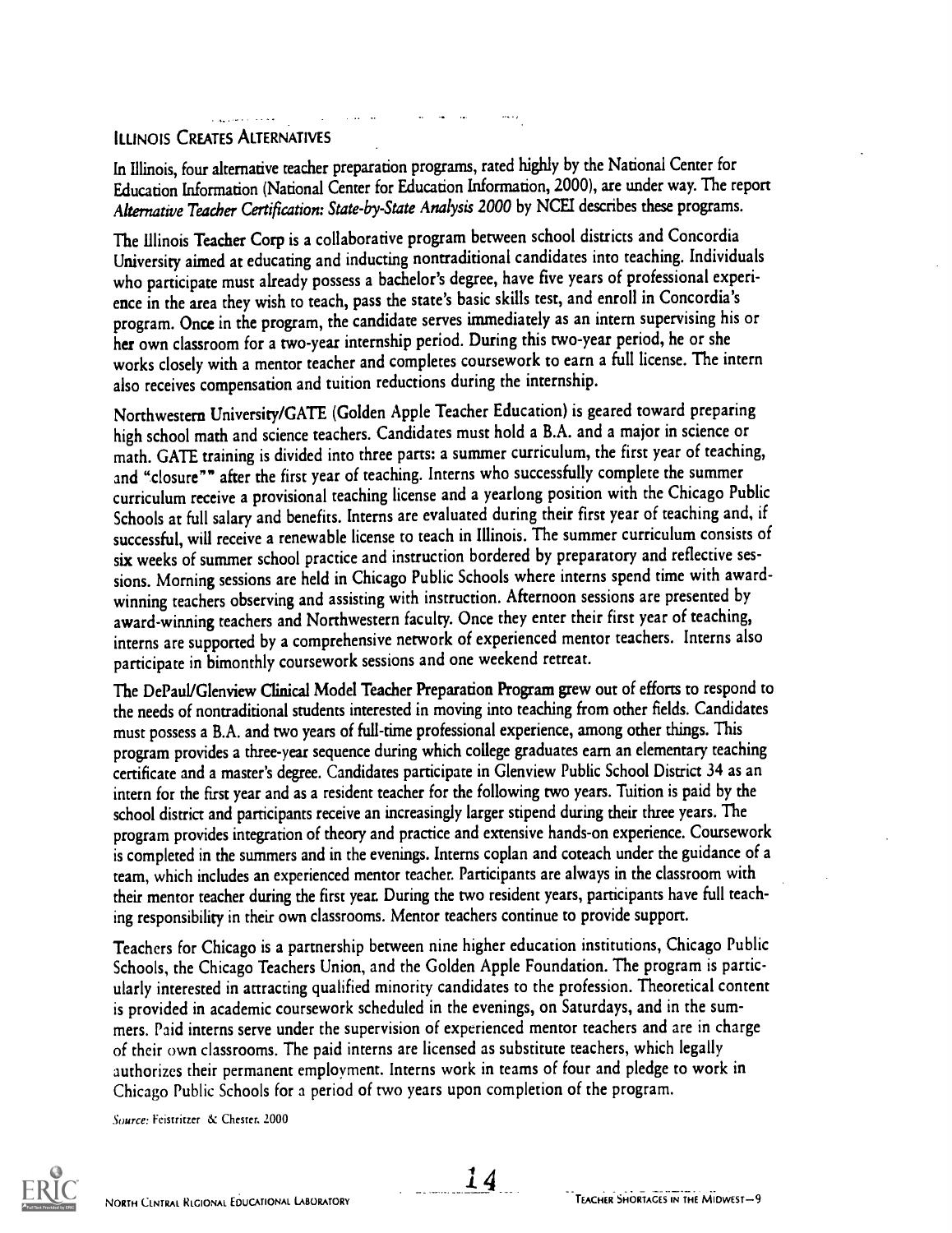the alternative programs being developed, like those in Illinois, establish entirely new kinds of relationships with K-12 schools and often provide far more time in an actual classroom. Retiring military, mid-career changers, returning Peace Corps volunteers, and others can have much to offer students, but might find it difficult to give up working to pursue preparation programs that take years to complete. Programs that provide compensation, place participants in classrooms quickly, and provide training at flexible times have the potential to attract high-quality people into the field.

#### A MATTER OF QUALITY

As part of a Center for School Change study on the quality of teacher preparation, several Minnesota administrators indicated that when they get the chance, they hire graduates from Wisconsin. Why? Wisconsin requires a considerably longer student teaching experience, which administrators felt produces new teachers better prepared to "hit the classroom running" (Nathan, Cheung, & Hare, 1998).

While quality can be an elusive, nonquantitative aspect of the supply-demand picture, it is crucial that it be included in any model. All seven NCREL states are looking at ways to improve teacher preparation. Three states in the region (Illinois, Indiana, and Ohio) are partnering with the National Commission on Teaching and America's Future and are moving aggressively to institute a performance-based system of accrediting teacher preparation institutions. It will be important to understand the impact of these initiatives on the quality of new teachers applying for vacancies and receiving jobs in the region's schools. Sharing such information across the region will help each state learn from the successes of the others.

Sources: Nathan, Cheung, & Hare, 1998

While the majority of states in the region are moving forward on alternative routes to teacher preparation, it would appear that there is a need for more creative approaches typified by Illinois's four programs. These approaches currently serve only a small minority of the teachers in preparation and hold great promise for meeting needs in shortage areas, increasing diversity, and improving the way teachers are prepared.

#### WHAT WE NEED TO KNOW

- 1. Most states in the region have implemented alternative routes to teacher preparation, but little is publicly known about the quality and effectiveness of these approaches. While individual programs may have conducted evaluations, this information is not widely available and shared. If alternative programs are to play a significant role in shortage areas and in improving the quality of people entering teaching and their preparation, policymakers need to know more about them and about which approaches have shown the most promise.
- 2. Given the critical importance of high-quality teachers to student success, more needs to be known about the strengths and weaknesses of current preparation programs and efforts to improve them throughout the region. All states in the region are implementing programs to improve preparation, including standards- and performance-based approval approaches. These efforts vary across the region. For example, some states are examining ways to increase involvement in teacher preparation programs of unusually effective K-12 educators, family, advocacy, and business groups. Some states are connecting teacher preparation standards with student standards. Other states are evaluating new teachers based on student achievement. Much can be learned from sharing information about different approaches.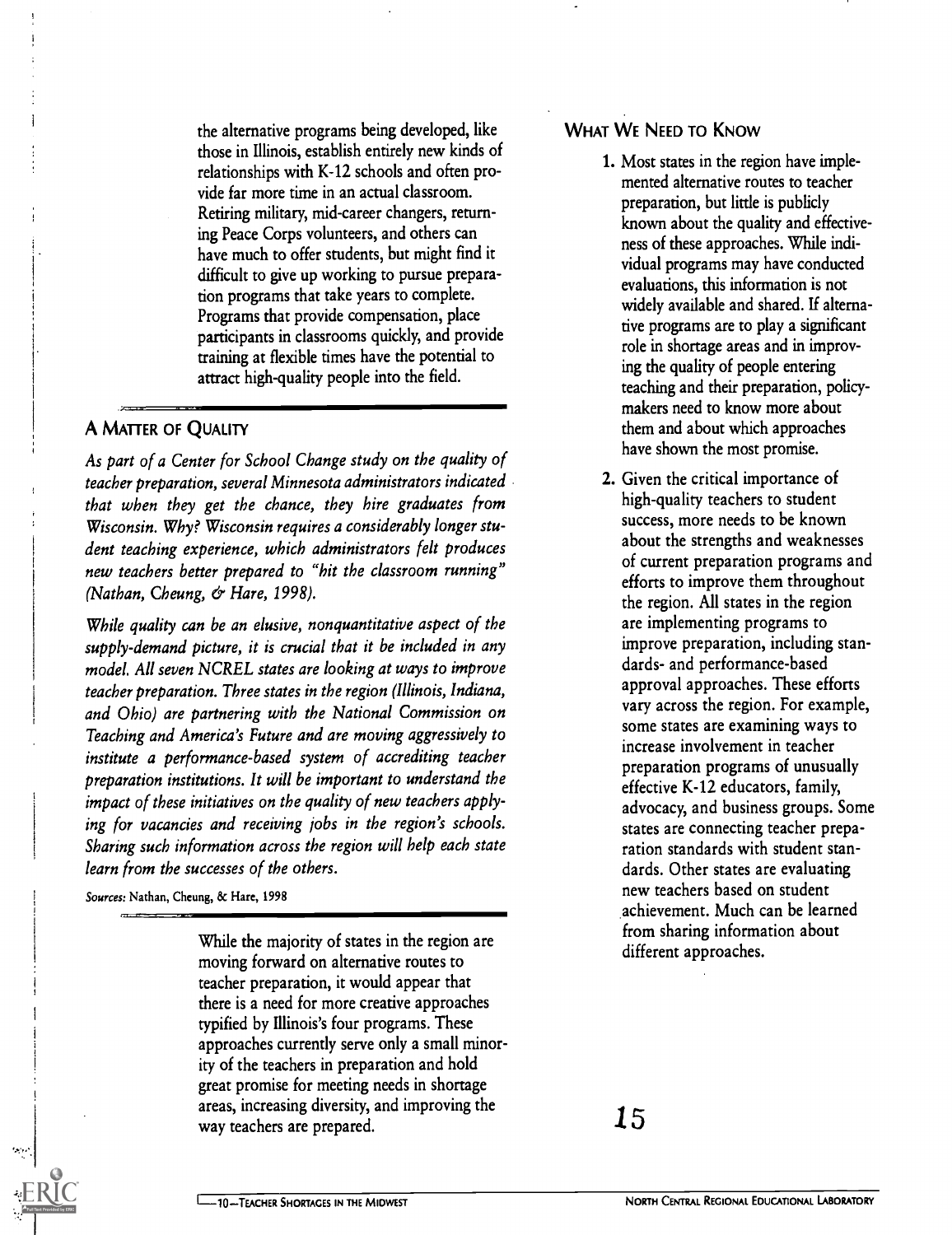## Why Teachers Leave and How to Keep Them

It isn't enough to just attract many bright, talented people to the teaching profession and to train them well. We must keep them in the profession once they enter. Teacher attrition is an important issue across the region. High rates of attrition are especially alarming given evidence that the teachers leaving are some of the most effective. By a five-to-one margin, Minnesota principals rated those teachers leaving as effective or highly effective on average as opposed to ineffective (Hare & Nathan, 1999). Table 5 summarizes what we know about attrition rates in the region based on individual state data, where available, and on<br>data from the National Center for Education<br>Statistics' Schools and Staffing Survey (SASS),<br>1994-95, the latest data available. data from the National Center for Education Statistics' Schools and Staffing Survey (SASS), 1994-95, the latest data available.

As Table 5 indicates, attrition is a particularly big problem in the area of special education. In some cases, it is more than double the rate for all teachers (NCES, 1997; Ohio Department of Education, 1997). As discussed in Teacher Shortages and Surpluses earlier in this report, special education teachers also are some of the most difficult to replace.

## DO NEW TEACHERS LEAVE AT GREATER RATES?: OHIO'S RESEARCH

National research and anecdotal evidence suggest that teacher attrition is higher among new teachers. Data from Ohio supports this conclusion. An analysis shows that the average rate of attrition from Year 1 of teaching to Year 2 has been 5.75 percent. This rate increases between Year 2 and 3 to 7.04 percent and then drops back to 5 percent between Year 3 and 4. Rates continue to drop to 2.75 percent between Years 7 and 8.

The same analysis also shows a general pattern of increased attrition rates between 1987 and 1997 and that only 66 percent of the new teachers in 1987 were still teaching ten years later in 1997.



Source: Ohio Department of Education, 1997

|                                           | TABLE 5: SELECTED ATTRITION RATES |           |            |                   |
|-------------------------------------------|-----------------------------------|-----------|------------|-------------------|
|                                           | All Teachers                      | Secondary | Elementary | Special Education |
| <b>SASS Nationwide</b><br>$(for 1994-95)$ | 6.6%                              | 6.7%      | 6.8%       | 14.1%             |
| <b>SASS Midwest</b><br>$(for 1994-95)$    | 8.2%                              |           |            |                   |
| Ohio* (for 1997)                          | 9.9%                              | 6.6%      | 6.5%       | 23.4%             |
| Minnesota (1997-98)                       | 8.9%                              |           |            |                   |
| Illinois **                               | 7.4%                              |           |            |                   |
| Iowa (1998-99)                            | 7.8%                              |           |            |                   |
| Wisconsin (1997-98)                       | $6.3\%$ ***                       | 6.7%      | 5.7%       | 10.1%             |

The percentage of new teachers may include some growth in the number of positions.

'Illinois numbers do NOT include Chicago and do include teachers transferring between Illinois schools.

Sources: Ohio Department of Education, 1997; Hare & Nathan, 1999; Illinois Teacher Service Record, Jim Sweeney, personal

communication, 2000; Iowa Department of Education, Steve Boal, personal communication, 2000; Lauritzen, 1999; National Center for Education Statistics, 1997

\*\*\*Wisconsin combines secondary and elementary in the category "All Teachers" but does not report an overall rate that includes special education.

BEST COPY AVAILABLE



NORTH CENTRAL REGIONAL EDUCATIONAL LABORATORY TEACHER SHORTAGES IN THE MIDWEST-11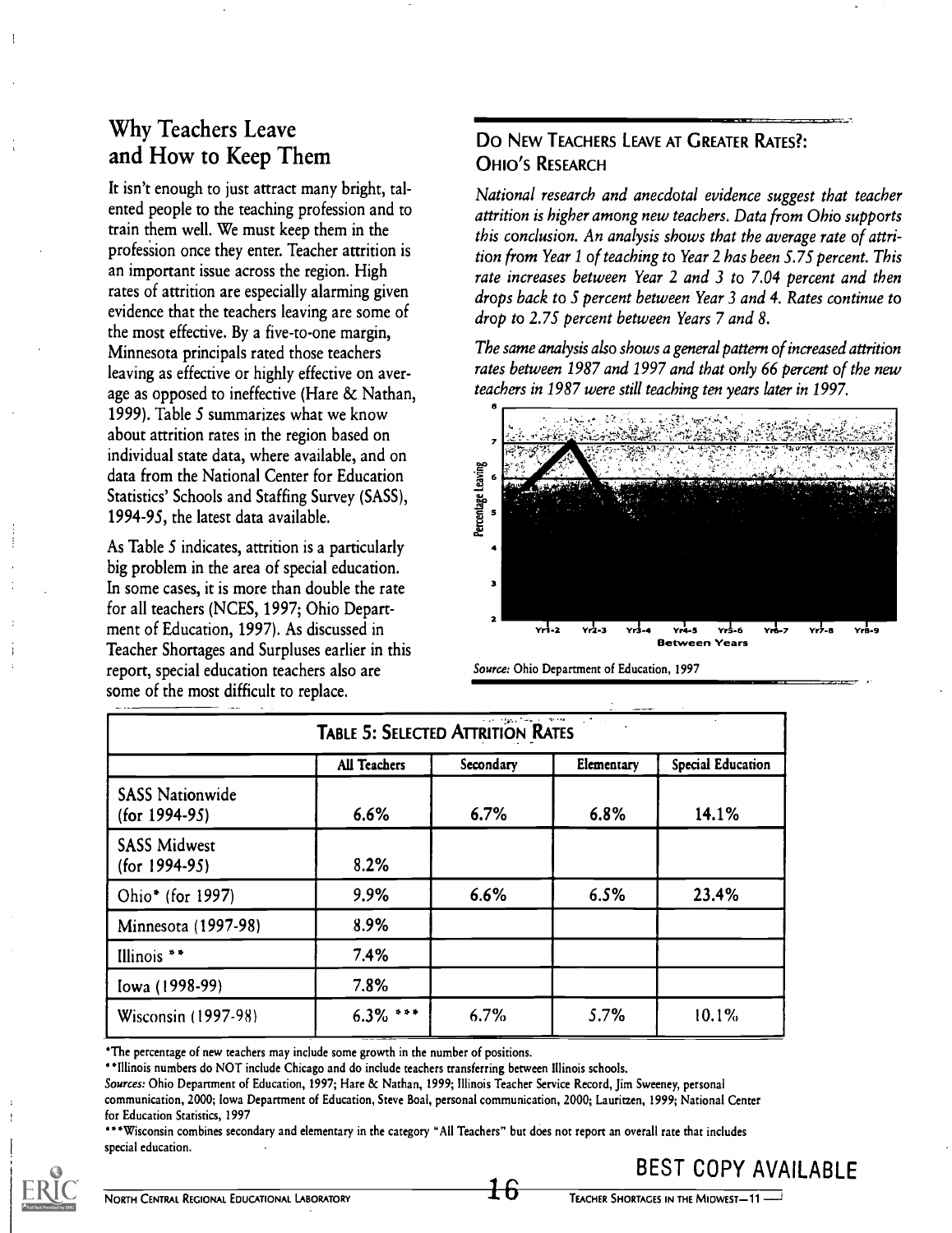#### REASONS FOR LEAVING

Why are teachers leaving? Data from the National Center for Education Statistics and the states of Illinois and Minnesota show that the number one reason people are leaving is to retire (NCES, 1997; Illinois State Board, 1999; Hare & Nathan, 1999). The other top reasons for leaving are summarized in Table 6. (A table describing all reasons for leaving and the percentages associated with each for Minnesota and Illinois can be found in Appendix D.)

| <b>TABLE 6: TOP FIVE REASONS</b><br>FOR LEAVING TEACHING |                            |                         |  |  |  |  |  |
|----------------------------------------------------------|----------------------------|-------------------------|--|--|--|--|--|
| Nationally<br>Minnesota<br>Illinois*<br>(NCES)           |                            |                         |  |  |  |  |  |
| Retirement                                               | Retirement                 | Retirement              |  |  |  |  |  |
| Pregnancy/<br><b>Child Rearing</b>                       | Domestic<br>Responsibility | Personal<br>Reasons     |  |  |  |  |  |
| New Career                                               | Childcare<br>Leave         | Alternative<br>Career   |  |  |  |  |  |
| Move                                                     | Left State                 | Staff<br>Reduction      |  |  |  |  |  |
| Personal<br>Reasons                                      | Staff<br>Reduction         | Maternity/<br>Paternity |  |  |  |  |  |

Illinois information does not include Chicago Sources: Illinois State Board, 1999; Hare & Nathan, 1999; NCES, 1997

#### **RETIREMENTS**

Retirements for both teachers and school administrators are projected to increase across the region during the next decade, driving overall attrition rates up. Three states in the region have projected teacher retirements as summarized in Table 7.

A rough estimation of retirements also can be made based on the age of current staff. In Figure 1, the percentage of teachers over age 55 in 1993-94 is compared for NCREL states. The percentage of teachers over 55 years of age has likely increased proportionately for all states since 1993-94.

Teacher retirement associations in most states also project retirement rates for their members. Unfortunately, these projections often include people who are no longer teaching, and cannot be connected to information about what and where people are teaching. Research conducted in Minnesota by the Center for School Change did apply retirement association projection criteria to current teachers. This type of analysis allowed for retirement projections by geographic region and by teaching area. In Minnesota, the physical sciences and mathematics take a particularly hard hit with 59.9 percent of the full-time equivalents (FTEs) teaching chemistry projected to retire between 1998 and 2008; 53.4 percent of physics FTEs; and 45.8 percent of mathematics FTEs (Nathan, Hare, & Cheung, 1999).

|           |                                    |       | TABLE 7: PROJECTED NUMBER OF RETIREMENTS<br>FOR MINNESOTA, ILLINOIS, AND WISCONSIN |       |       |       |       |       |       |       |
|-----------|------------------------------------|-------|------------------------------------------------------------------------------------|-------|-------|-------|-------|-------|-------|-------|
|           | Total<br>Number<br><b>Teachers</b> | 2000  | 2001                                                                               | 2002  | 2003  | 2004  | 2005  | 2006  | 2007  | 2008  |
| Illinois  | 121,179*                           | 214   | 1,443                                                                              | 1,696 | 1,907 | 2,107 |       |       |       |       |
| Minnesota | $163,695$ **                       | 1,510 | 1,563                                                                              | 1,721 | 1,881 | 1,965 | 1,993 | 2,010 | 2,002 | 2,009 |
| Wisconsin | N/A                                | 1,701 | 1,866                                                                              | 2063  | 2,279 | 2,473 | 2,618 | 2,650 | 2,732 | 2,806 |

'Number of full-time instructional staff (1998-99)

"Number of teachers, includes part-time (1997-98)

Sources: Illinois State Board, 1999; Lauritzen, 1999; Nathan, Hare, & Cheung, 1999

1? BEST COPY AVAILABLE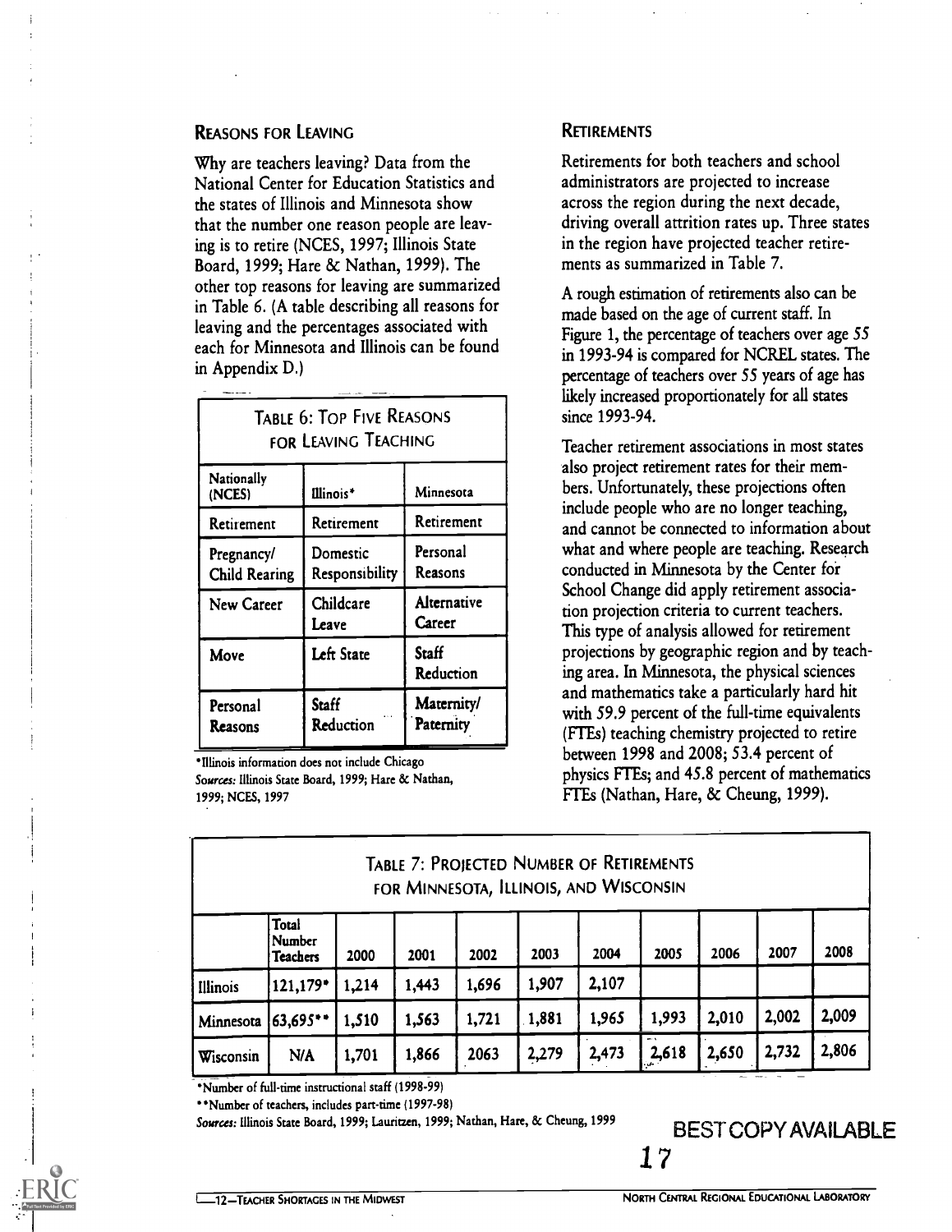

Source: National Center for Education Statistics, 1996

Some geographic regions of Minnesota also are projected to have higher-than-average retirements in these high-needs and other areas of teaching. For example, the central region of Minnesota is projected to lose virtually all of its current chemistry teachers by 2008 (Hare & Nathan, 1999).

#### RETIREMENT INTENTIONS OF IOWA ADMINISTRATORS

In October of 1999, Iowa was considering some changes to the calculation of retirement benefits for administrators. This policy decision prompted a study of how such changes might affect "administrator intentions" to retire.

Administrators were surveyed and asked about their retirement plans under current conditions and under proposed changes. Seventy-six percent of them responded. Under either plan, over 32 percent, or 610 of the state's 1,880 administrators, said that they would be retiring by 2003.

Source: School Administrators of Iowa and Iowa Department of Education, 1999

While retirement is the most frequent reason people leave, roughly 75 percent leave for other reasons (NCES, 1997). Reductions in staff are primary reasons for leaving in Minnesota and Illinois, but not nationally. While this and other reasons, such as maternity/paternity, may not be controllable, state policies might be targeted at reducing the number of career changers or those who leave for personal reasons.

#### REDUCING ATTRITION

The primary state-level solution to attrition has been mentoring and induction programs. These beginning teacher support systems have been adopted by five states in the region in an attempt to stem the tide of teachers leaving early in their careers. These state programs, which vary considerably, are summarized in Table 8.

## BEST COPY AVAIL ABLE

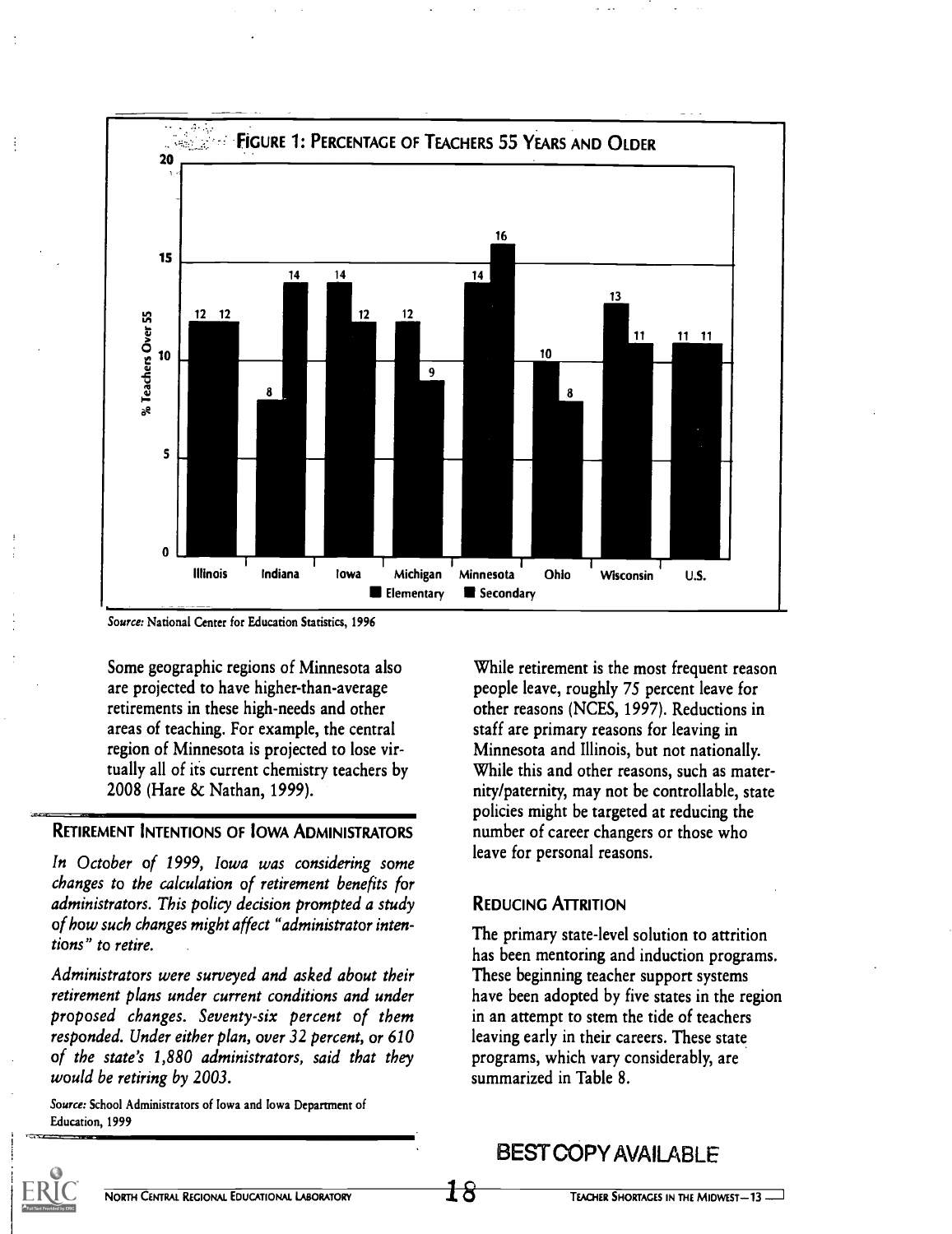|           | % New                | Includes a        | Includes<br>Training | <b>Includes</b><br>Inservice | <b>Additional</b>             | <b>Includes</b><br>Evaluation | Includes<br><b>Evaluation</b> |                           | Program Voluntary<br>for |
|-----------|----------------------|-------------------|----------------------|------------------------------|-------------------------------|-------------------------------|-------------------------------|---------------------------|--------------------------|
|           | Teachers<br>Included | Support<br>System | for<br>Support       | for New<br><b>Teachers</b>   | <b>Funding Is</b><br>Provided | of the New<br>Teacher         | of the<br>Program             | School<br><b>District</b> | <b>New</b><br>Teacher    |
| Indiana   | 100%                 | Yes               | Yes                  | No                           | Yes                           | Yes                           | Yes                           | No.                       | No                       |
| Michigan  | 100%                 | Yes               | Yes                  | Yes                          | No                            | <b>Yes</b>                    | No                            | No                        | No                       |
| Ohio      | Varies               | <b>Yes</b>        | <b>Yes</b>           | Yes                          | <b>Yes</b>                    | No                            | No                            | Yes                       | Yes                      |
| Iowa      | <b>Varies</b>        |                   |                      |                              | <b>Yes</b>                    |                               | Yes                           | Yes                       | Yes                      |
| Wisconsin | Not<br>Mandated      | Yes               | Yes                  | <b>Yes</b>                   | Proposed                      | No                            | Yes                           |                           |                          |

Sources: NASDTEC, 1998-99

As Table 8 indicates, some of the programs are more comprehensive, requiring all teachers and school districts to participate. Others allow districts and teachers to opt into the program. In addition to the state-level programs listed in Table 7, Illinois, Minnesota, and other states in the region have a variety of locally based mentoring and induction programs in collaboration with professional organizations and teacher preparation programs.

#### TEACHER SALARIES

Teacher unions and others involved in education often mention teacher salaries as an important tool in attracting high-quality people to the teaching profession. According to an annual study conducted by the American Federation of Teachers, salaries in the Midwest are on average very competitive with other regions of the country. When adjusted for cost of living, average salary levels for 3 NCREL states rank in the top 10 nationally (one state ranks number 1 in the nation) and 6 states rank in the top 14 (AFT, 1998). Analyzing "average" salaries, however, can mask some important salary-related issues.

Average salary levels for beginning teachers vary across the region from a state average of approximately \$22,000 to \$28,000 (AFT, 1998). Low beginning salaries and higher mid- or late-career salaries can result in a high average salary. While higher salaries later in a

career may be important to prospective teachers, low beginning salaries may have a bigger impact when job choices are being made. A recent AFT study found that 28 percent of districts with shortage situations were increasing beginning teacher salaries (as opposed to all teacher salaries) (AFT, 1998).

The current system of compensation that largely pays all teachers based on education level and years of service does not reflect overall changes in the job market and may make it difficult to attract people to certain shortage areas. For example, while current salary levels may be adequate to attract a high-quality social studies teacher (an area of surplus), they may not be adequate to attract a high-quality technology teacher. Strategies that involve increasing all teacher salaries regardless of content expertise and that are not informed by supply and demand market data, may be inefficient for this reason. A more targeted approach is practiced by 30 percent of Minnesota schools surveyed as part of a 1999 Center for School Change study (Hare & Nathan, 1999). These schools reported placing new high-needs teachers higher on the current pay scale than other new teachers.

Equity of salaries between districts in a state is also an important factor. Research conducted in Indiana shows a gap in beginning teacher salaries of nearly \$5,000 between districts, and this gap grows over time to an \$11,000 difference at mid-career (Indiana Professional

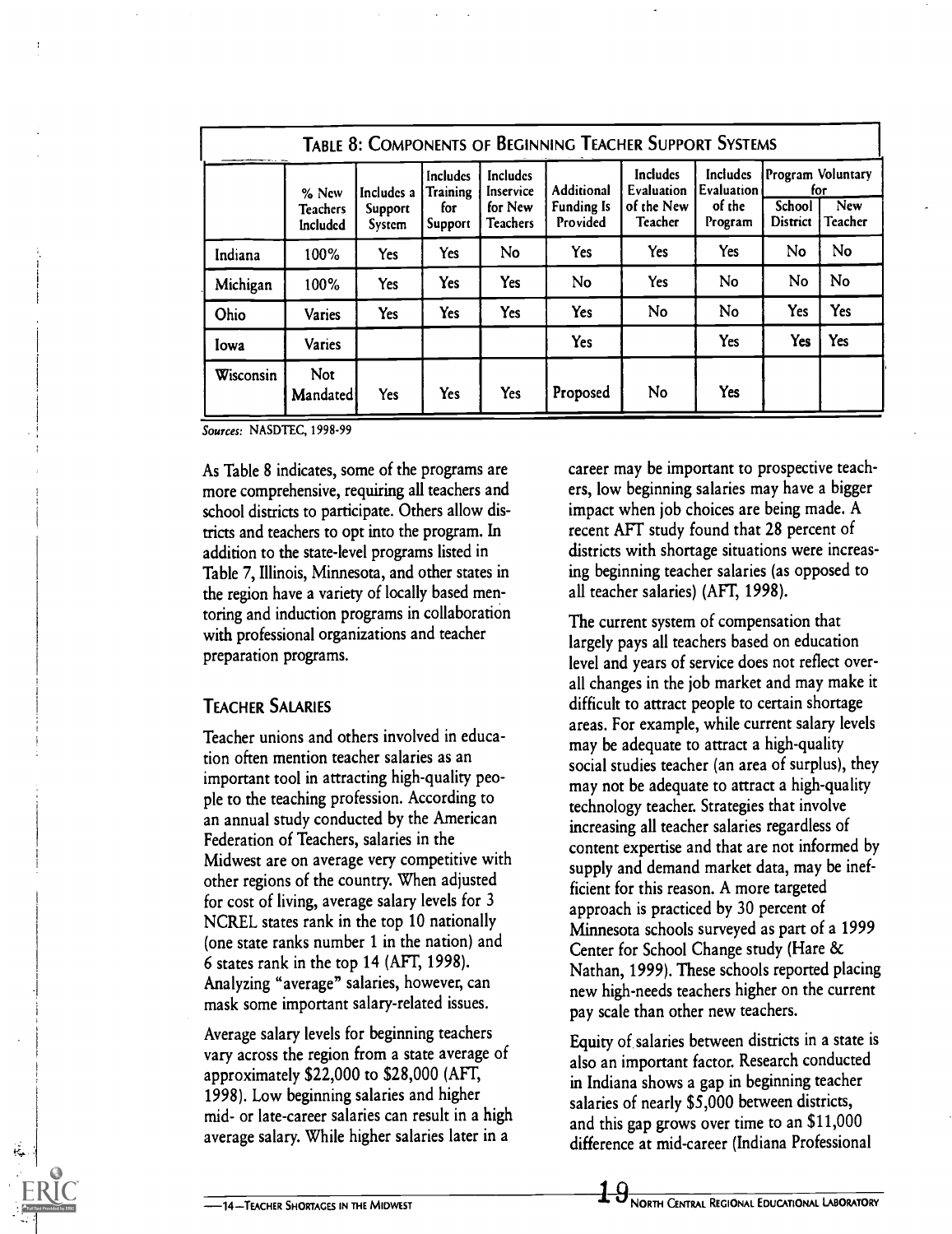## TABLE 9: INDIANA EXAMINES SALARY DIFFERENCES BY REGION

According to the Indiana State Teachers Association, beginning teacher salaries in five school districts ranged from \$23,650 to \$28,162. The disparity between salaries grows as teachers become more experienced. By mid-career, salaries ranged from \$32,164 to \$43,427-a difference of more than \$11,000.

| <b>School Corporation (District)</b> | <b>Beginning Salary</b> | Mid-Career<br>(12 years experience) |
|--------------------------------------|-------------------------|-------------------------------------|
| MSD Washington Township              | \$27,838                | \$43,427                            |
| Indianapolis Public Schools          | \$26,878                | \$41,441                            |
| Hammond Schools                      | \$28,162                | \$37,890                            |
| New Albany-Floyd Co. Schools         | \$25,317                | \$33,418                            |
| Oak Hill United Schools              | \$23,650                | \$32,164                            |

Source: Indiana Professional Standards Board, 1999, June

Standards Board, 1999, June). Such salary differences can result in shortages of high-quality teachers in certain geographic areas of a state.

These issues and others support the need to reexamine the traditional compensation model. If one assumes that states and school districts are unlikely to provide additional funding necessary to significantly increase all teacher salaries, creative solutions will need to be found. These solutions might include additional compensation for only those teaching areas that face significant market competition; reorganizing schools to provide additional compensation for teachers willing to take on more responsibilities (i.e., school leadership and administration); and meritbased systems that reward results.

## WHAT WE NEED TO KNOW

1. A majority of states in the region do not have information about how many teachers are leaving and why they are leaving. Two out of the seven states in the NCREL region collect this type of information routinely as part of their main fall district data-collection efforts. Five states do not. The two states that do collect such information do not analyze the data regularly. This

type of data collection is important to gauge the effectiveness of policies and to understand trends in attrition.

- 2. Retirement projections for most states in the region are too broad. While there is some evidence that projected retirements vary across geographic region and curriculum area, most states do not project retirements this finely. In fact, many states use only teacher age as an estimation tool for future retirements.
- 3. A variety of approaches to new teacher support have been or are being implemented across the region, but little is known about the comparative effectiveness of these approaches. Systems of comparative evaluation should be implemented to understand, for example, the effectiveness of different statelevel mentoring and induction programs and the effectiveness of different locally designed models. Are there key elements that make a program more successful?
- 4. The impact of teacher salaries is complicated and many aspects of this important variable are not fully understood. Salary levels are affected

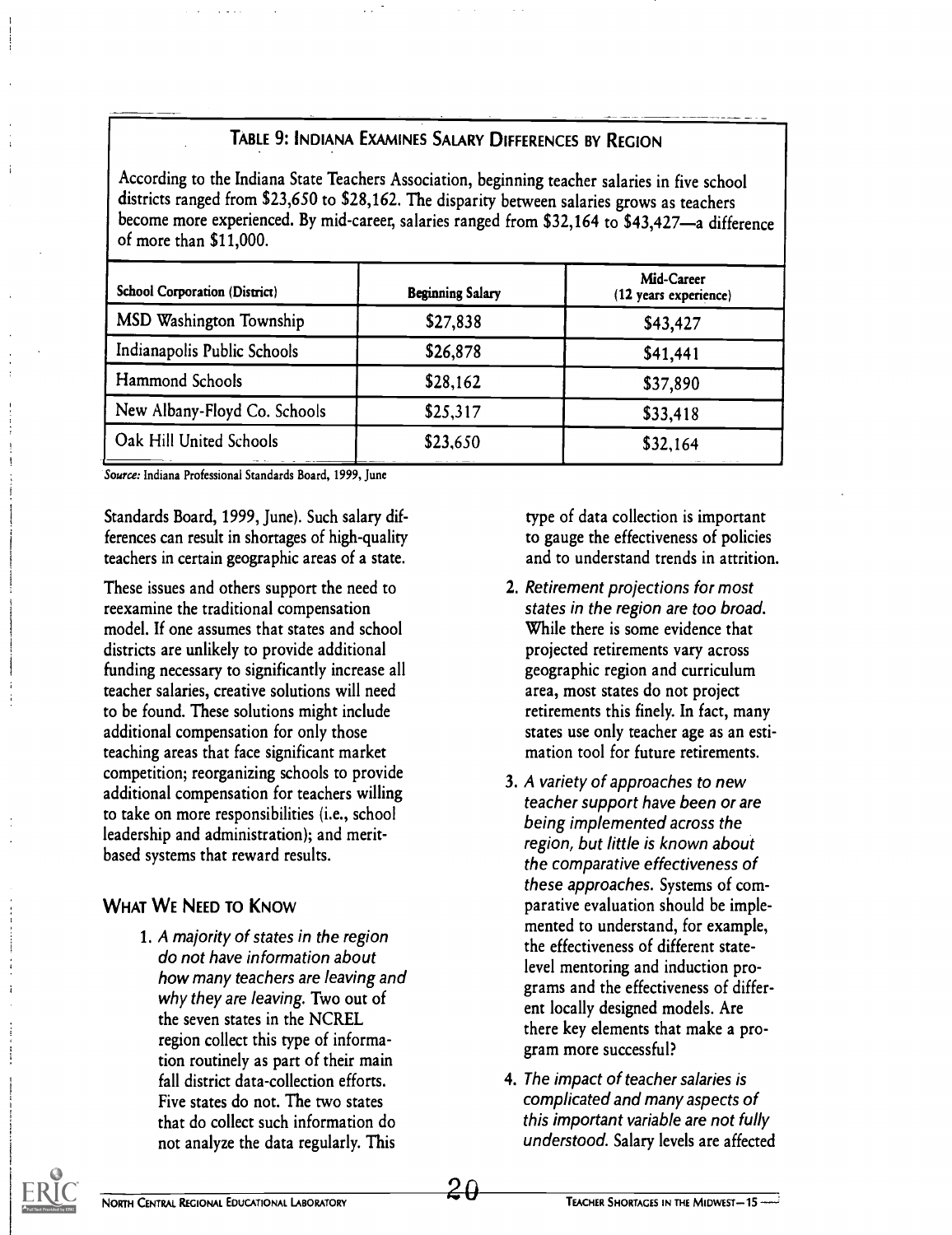by a variety of factors including ninemonth schedules, availability of additional income for extracurricular activities, cost-of-living indexes, and other intangibles such as the desire to return to or stay in a hometown. Many of these factors have not been taken into account in current salary analyses.

## Summary

Most national studies on teacher supply and demand conclude that, nationally, there is an overabundance of teachers, but shortages are showing up in certain curriculum areas and in certain geographic areas. Factors likely to have an impact on the ability of Midwestern schools to get and keep the best teachers include a booming economy, increased retirements, and competition from other parts of the country desperate for teachers. Local schools and districts across the region are responding to the need to fill their classrooms in identifiable shortage areas. Their strategies range from issuing alternative or emergency licensing to instituting loan forgiveness programs for minorities.

Alternative approaches to teacher preparation have been developed to draw nontraditional people into the teaching profession, address shortage areas, and improve the quality of teacher preparation. High rates of attrition are especially alarming given evidence that the teachers leaving are some of the most effective. Retirements are projected to increase across the region during the next decade. The primary state-level solution to attrition has been mentoring and induction programs. Teacher unions and others involved in education often mention teacher salaries as an important tool in attracting high-quality people to the teaching profession.

## Conclusions

The following conclusions for the Midwest are based on the data currently available from state and federal sources, as well as gaps in data identified as part of this project:

- Most Midwestern states do not have the information needed to make good policy decisions about the supply and demand of teachers, the number of teachers leaving the profession, and curricular areas with teacher shortages or surpluses. Meaningful, comparable, and current data is not available in a number of key areas across all states in the region.
- Available data suggest there are shortages of teachers in some but not all curriculum areas. A booming economy, increased retirements, and competition from other parts of the country desperate for teachers also are likely to challenge the ability of Midwestern schools to attract and retain excellent math, science, and industrial technology teachers.
- The changing demographics of the region also have increased the need for teachers of color. Although not much information has been gathered, existing research shows that demand for teachers of color far exceeds supply in urban, suburban, and rural areas.
- Special education is a unique area of concern for the region and nation. National research and some studies conducted by Midwestern states found that attrition rates are the highest in the area of special education. Emergency licenses in several states go disproportionately to special education teachers. Problems in this area are complex and not simply a matter of numbers.
- Available data show that the region produces enough elementary teachers overall to meet its needs. Some states produce a large surplus of elementary teachers.
- Quality of teacher preparation is an issue throughout the region. Models used to define shortages in specific curriculum areas are inadequate if they do not include some measure of teacher quality. Most states in the region are undertaking efforts to improve teacher quality.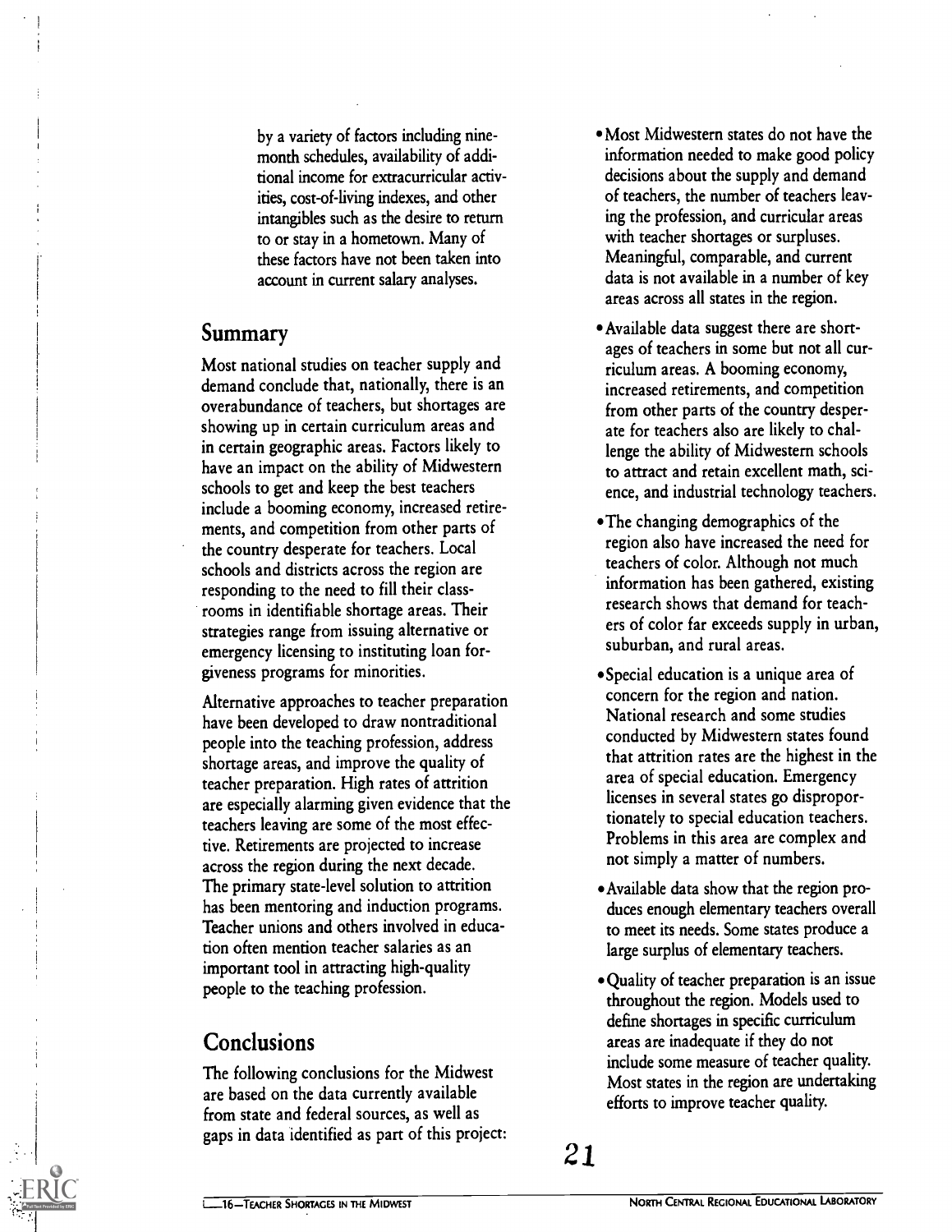- Effectiveness of attempts to better train, attract, and retain educators across the region and nation is in many cases unknown. Evaluating and comparing various approaches would be valuable as states in the region seek to implement new programs or improve current ones.
- The regional impact of teacher supply and demand is unclear. States tend to concentrate heavily on what happens within their borders. Some states do not know whether looking beyond to the surrounding region will help them make better decisions. Efforts to understand how these issues affect an entire region such as the Midwest have been limited.
- Attrition of teachers appears to be a problem across the region. However, high-quality mentoring and induction programs can reduce the number of people leaving the profession and help produce more effective teachers. Four states in the region have undertaken differing approaches to induction.
- Most Midwestern states are eager to move beyond the current situation of inadequate data collection and to learn from each other.

## Recommendations

Based on the research conducted, the following recommendations are offered:

> 1. Leadership in state agencies and legislatures in each state need to make data collection and analysis a higher priority. The vast majority of states in the region do not have the capacity to analyze existing data, let alone add new data collection to their systems. Most of the states in the region, for example, do not collect any information about demand for teachers. Most states in the region have difficulty reporting in meaningful detail the number of licenses issued annually in the state.

- 2. More effective efforts are needed to communicate the teacher supply and demand situation to policymakers and the general public. The situation is more complex than "state x has a massive shortage of teachers." Both policymakers and the broader public need accurate information to make good decisions. They need to understand, for example, that in most states there is not an overall shortage of teachers being trained.
- 3. Support should be provided to state agencies as they look for ways to improve information on teacher supply and demand. Such support might include continued facilitation of information exchange between states through face-to-face meetings, an email list, and Web-based material on best practices in data collection and retention/attraction strategies.
- 4. State agency and legislative leadership from Midwestern states should be convened to build support for improvements in data collection; to learn from each other about best practices in data collection and specific policies relating to teacher supply and demand; and to move ahead with implementation of effective policies. For example, a meeting might be held to look specifically at the issue of special education.
- 5. New research-and analyses that further knowledge about regional impacts of teacher supply and demand should be conducted by a regional organization.
- 22 and regional purposes. 6. Significantly increased communication among state, regional, and federal data-gathering efforts is needed to reduce duplication and make effective use of resources. Relationships between state agencies, regional organizations, and the National Center for Education Statistics (NCES) should be strengthened to maximize the use of federal data-collection efforts for state

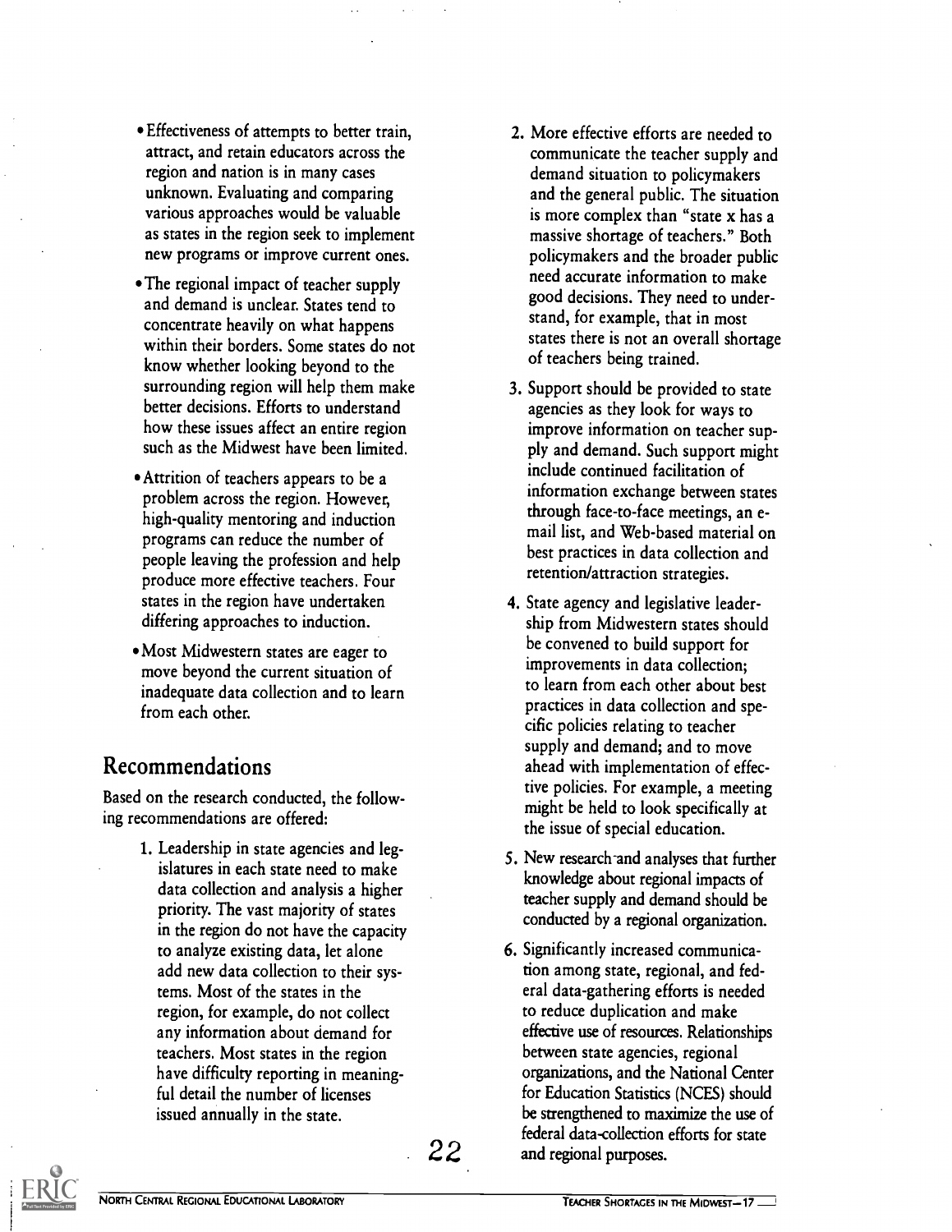## References

- American Association for Employment in Education. (1999). Teacher supply and demand in the United States, 1999 report. Evanston, IL: Author.
- American Federation of Teachers. (1998) Survey and analysis of teacher trends 1998. Washington, DC: Author.
- Bureau of Labor Statistics. [Online]. Available: http://stats.b1s.gov/emphome.htm
- Darling-Hammond, L. (1997, November). Doing what matters most: Investing in high quality teaching. Kutztown, PA: National Commission on Teaching and America's Future.
- Feistritzer, E. C., & Chester, D. T. (2000). Alternative teacher certification: A state-by-state analysis 2000. Washington, DC: National Center for Education Information.
- Hare, D., & Nathan, J. (1999, November). The need is now: Dealing with Minnesota's teacher shortages. Minneapolis, MN: Center for School Change, University of Minnesota.
- Haycock, K. (1997). K-16 reform: What's in it for schools? What's in it for universities? Thinking K-16, (3)1, 6-10.
- Illinois State Board of Education Research Division. (1999, December). Supply and demand for education staff. Springfield, IL: Author.
- Indiana Professional Standards Board. (1999, June). The conditions of teaching and learning in Indiana: A policy inventory. Indianapolis, IN: Author.
- Lauritzen, P. (1999). Supply and demand of educational personnel for Wisconsin public schools: An examination of data trends, 1999. Madison, WI: Wisconsin Department of Public Instruction.
- Nathan, J., Hare, D., & Cheung, S. (1999, March). Asking the right questions: Minnesota teacher supply and demand. Minneapolis, MN: Center for School Change, University of Minnesota.
- Nathan, J., Cheung, S., & Hare, D. (1998, December). Improvements are needed: Minnesota principals, superintendents, and parent/community advocates assess teacher preparation. Minneapolis, MN: Center for School Change, University of Minnesota.
- National Association of State Boards of Education Study Group on Teacher Development, Supply and Demand. (1998, October). The numbers game: Ensuring quantity and quality in the teaching force. Alexandria, VA: Author.
- National Association of State Directors of Teacher Education and Certification. (1999). Manual on the preparation and certification of educational personnel: Fourth edition. 1998-99. Dubuque, IA: Kendall-Hunt Publishing Company.
- National Center for Education Information. (2000). Alternative teacher certification: A state-by-state analysis 2000. Washington, DC: Author.
- National Center for Education Statistics. (1996, November). SASS by State 1993- 94, Schools and staffing survey: Selected state results. Washington, DC: Author.
- National Center for Education Statistics. (1997, May). Characteristics of stayers, movers and leavers: Results from the teacher follow-up survey: 1994-95. Washington, DC: Author.
- National Center for Education Statistics. (2000, January 13). Reference and reporting guide for preparing state and institutional reports on the quality of teacher preparation. Title II, Higher Education Act. Washington, DC: Author.

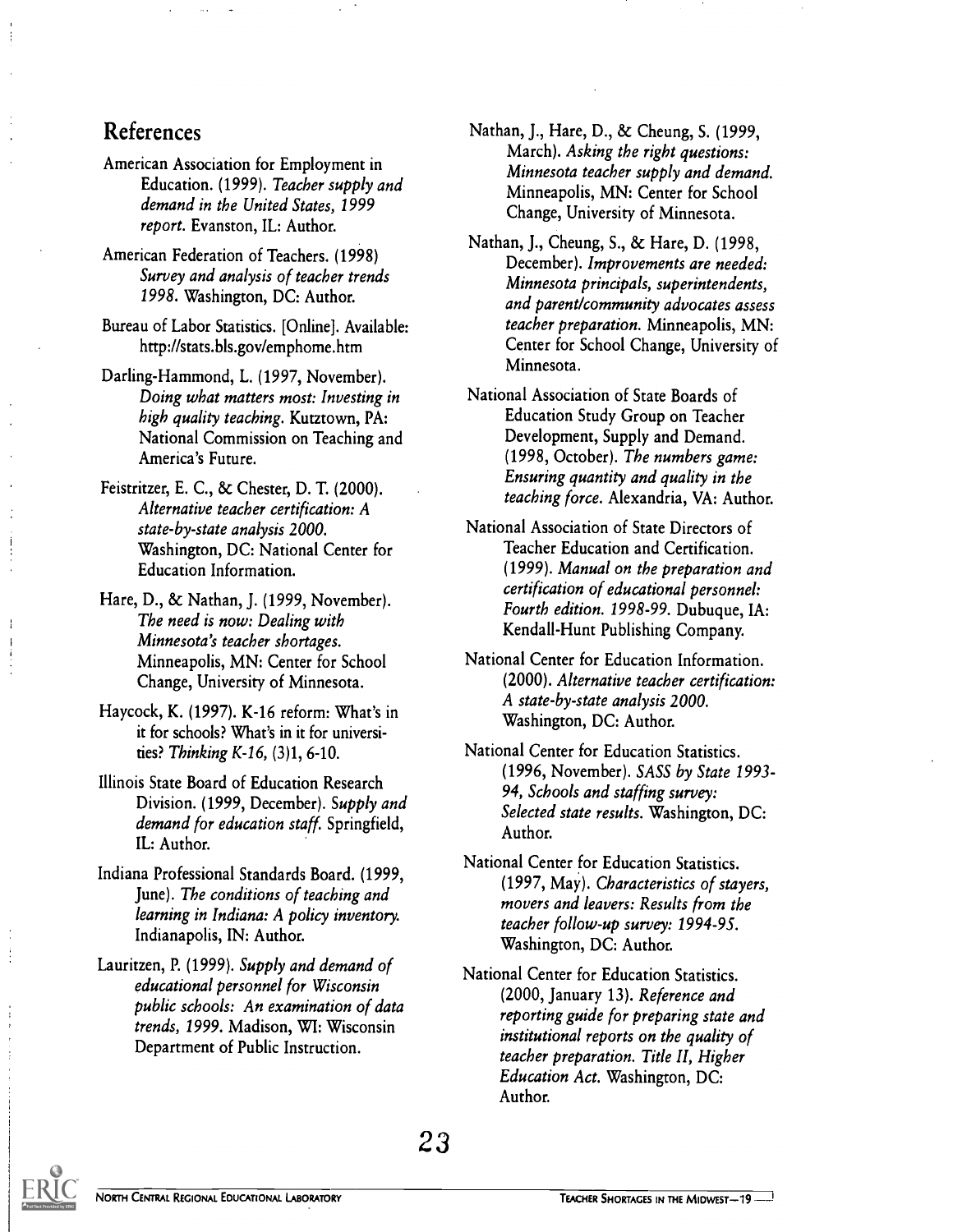National Center for Education Statistics. (undated). Integrated Postsecondary Education Data System. [Online]. Available: http://nces.ed.gov/ipeds/data.html

- Ohio Department of Education. (1997, November). The best teachers for Ohio's children: A report to the public about the status of teaching in Ohio in partnership with the National Commission on Teaching and America's Future. Columbus, OH: Author.
- Quality counts 2000: Who should teach? (2000, January 13). Education Week. [Online]. XIX. Available: www.edweek.org
- School Administrators of Iowa and Iowa Department of Education. (1999, October). Iowa administrator retirement intentions study: Executive summary. Des Moines, IA: Authors.
- Yussen, S., Grey Browning, J., & Colby, J. (1999, Fall). District and stakeholder perspectives on teachers for our schools: A statewide analysis of teacher vacancies for 1999-2000 and predicted vacancies for 2001 and 2003 reported by school districts in Minnesota. Minneapolis, MN: College of Education and Human Development, University of Minnesota.

 $\mathbf{L}$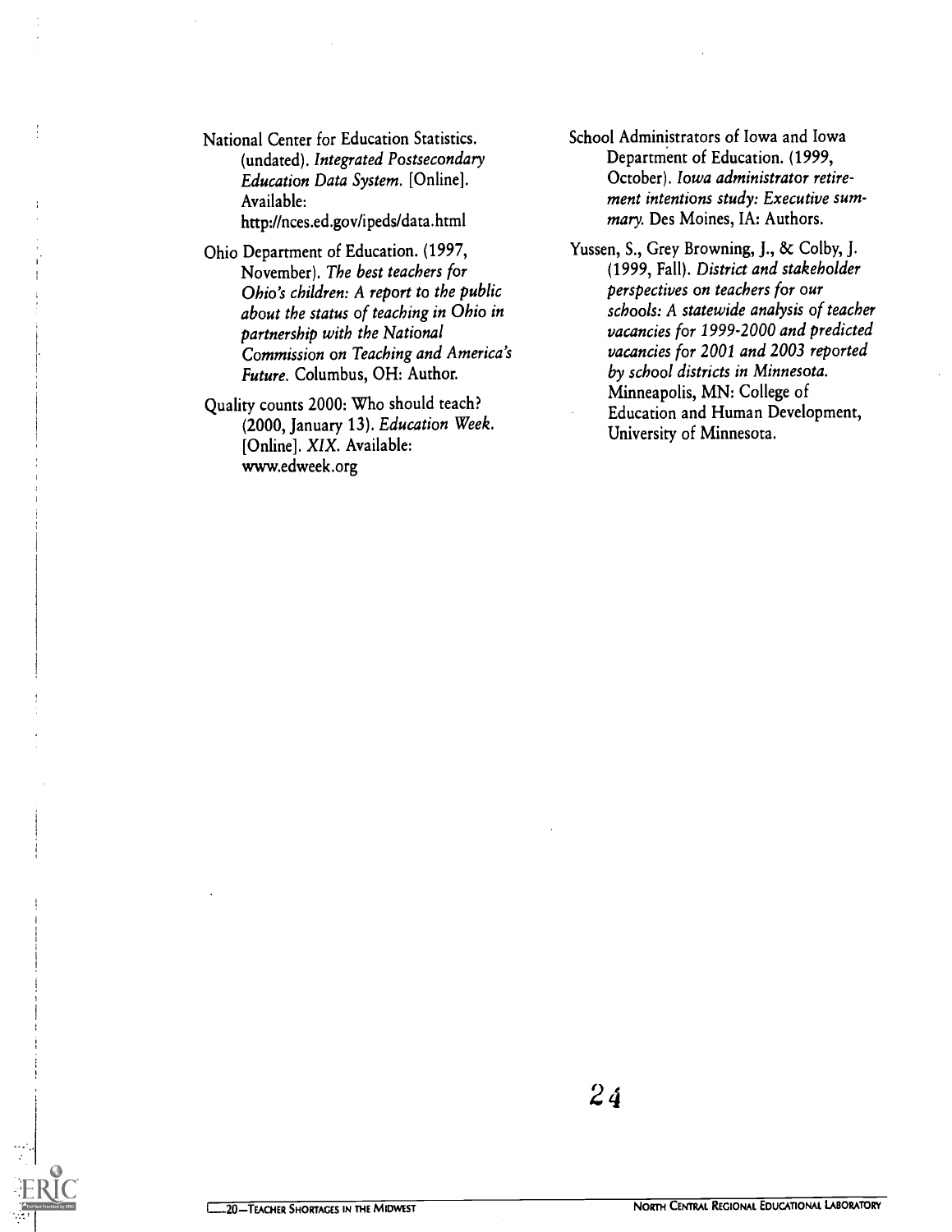## Appendix A: Methodology and Limitations

To gather state-level data, the Center for School Change requested a long list of information from a state-designated contact. In addition, they contacted the retirement association(s), teacher union(s), and the agency handling labor market information in each state. Several national organizations also were contacted, including the U.S. Department of Education (National Center on Education Statistics and the Office of Post-secondary Education), the NEA, the AFT, the American Association of Employment in Education, the American Association of Colleges of Teacher Education, and the National Bureau of Labor Statistics. This report does not include any new data analyses. The source of each data item is cited in the text and References section.

State agency staff worked hard to provide the data needed for this study. Unfortunately, they encountered many challenges as they did so. Most state data-collection systems were designed for purposes other than determining supply and demand of educators. These systems are in many cases antiquated and difficult to extract data from, and they collect information based on federal requirements. Data about current staff and data about licenses are often handled by different divisions of a state agency. As a result, these databases are not always compatible or linked. In some states, only a handful of people are capable of doing the programming necessary to pull out data in meaningful ways. The time and energy of these few people is in great demand to produce what is already required for state and national purposes. Additional requests for data must wait in a long line. For all of the above reasons, some important kinds of data (such as the number of new licenses issued by state) are not included in this report. Developing systems that are capable of generating the type of data needed for good decision making in the area of teacher supply and demand has not and will not happen overnight. The information presented in this report represents the best that is available given all of these constraints.

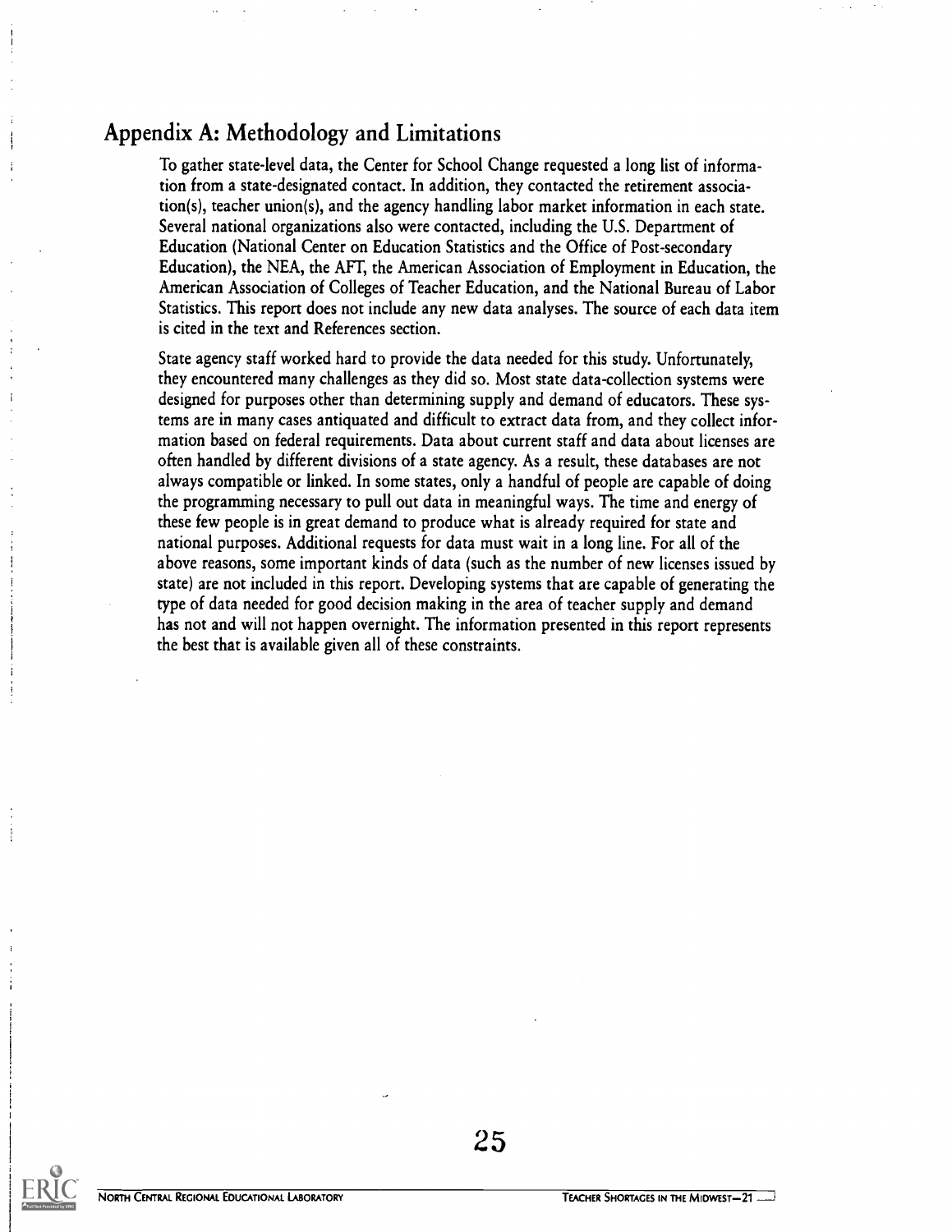## Appendix B: Models for Determining Shortage Areas

#### **WISCONSIN**

Wisconsin reports annually on the employment outlook by individual subject fields. The outlook ranges from "Excellent" (chances of employment are high in almost all geographic regions; even those not willing to relocate should find full-time employment) to "Very Poor" (the supply of educators considerably exceeds the vacancies, those seeking positions will have little chance for employment). Ratings are based on numerous factors including the number of Wisconsin program completers and the percentage receiving employment in Wisconsin schools; attrition rates including retirements; and information about applicant pools collected from representative districts and enrollment projections (Lauritzen, 1999).

#### **ILLINOIS**

In Illinois's 1999 report, new supply was defined as the number of new graduates of teacher preparation programs (or the number of "entitlements") by subject area. New demand was defined as new hires plus unfilled positions (collected by survey each fall). New supply and new demand are then compared to reveal areas of over- and undersupply. A second analysis adds to new supply the number of license holders who are not currently teaching (the reserve pool). When the total reserve pool is considered, very few teaching areas show an undersupply or shortage. The current balance of supply and demand is used to predict future needs. However, Illinois is planning to implement a model that uses projected enrollment growth, teacher-pupil ratios, and attrition (each by subject area) to predict future demand (Illinois State Board, 1999).

#### **MINNESOTA**

Minnesota's Center for School Change and the University of Minnesota College of Education took an entirely different approach than the other states to determining the balance between supply and demand in recent studies they conducted. Superintendents and principals were asked to rate the number of "high-quality" or "qualified" individuals applying for job openings in the fall of 1999. This approach relies on the perceptions of hiring authorities, does not quantify the situation, and adds an element of quality to the equation. In March 1999, the Center for School Change also completed a study that did rely on numbers. For this study, supply was defined as program completers plus an estimate of Minnesota licenses issued to teachers from other states (generally around 33% of the new licenses granted). New demand was defined by estimated attrition rates including retirements. Teacher-student ratios were considered to be stable, as were enrollment levels. The results of these two approaches were somewhat consistent in defining shortage areas (Hare & Nathan, 1999; Yussen, et al., 1999).

#### AMERICAN ASSOCIATION OF EMPLOYMENT IN EDUCATION

The American Association of Employment in Education has been collecting information about teacher supply and demand for the past 24 years. Surveys are sent to the directors of career services at all  $1,269$  teacher preparation institutions in the nation. In 1999, 47 percent (or 602) returned surveys. Respondents are asked questions about their perception of the supply and demand situation for a long, comprehensive, and fairly narrowly defined

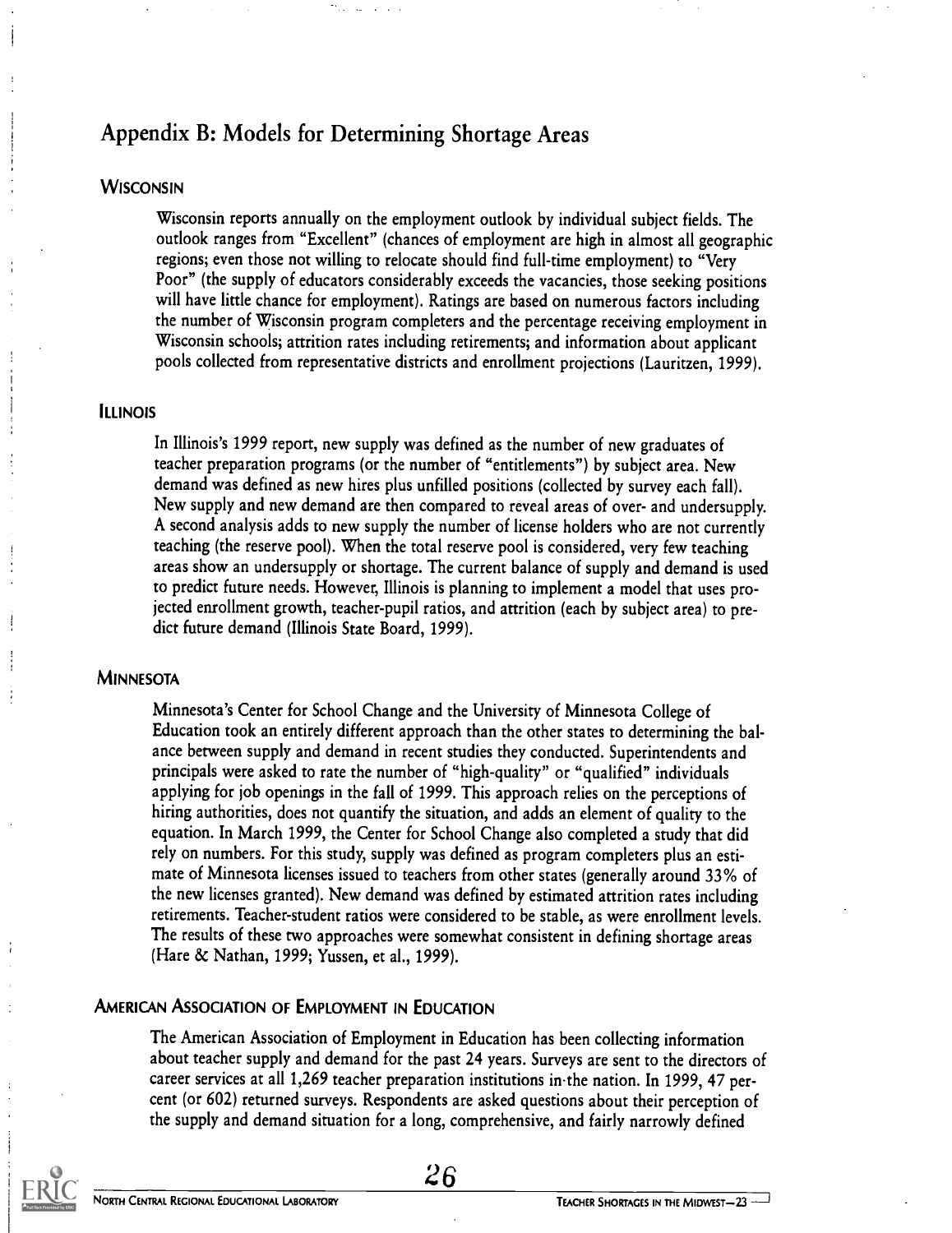list of teaching areas. They also answer questions about the number of minorities in teacher preparation programs, program offerings in specific teaching areas, and factors affecting hiring opportunities. Perceptions of supply and demand (ranked from "Considerable Shortage" to "Some Surplus") are broken down by region. AAEE's Region 7 includes five of the seven NCREL states (and no other states). Minnesota and Iowa are included in Region 4 with other "Great Plains" states. During the past six years, AAEE has done three correlation studies, one exclusively on Region 7. For the studies, school administrators were asked fundamentally the same questions (with appropriate context changes). Administrator responses were then matched with responses from directors of career services to see how well they correlated. There was a .82 overall correlation for the Region 7 study (AAEE, 1999).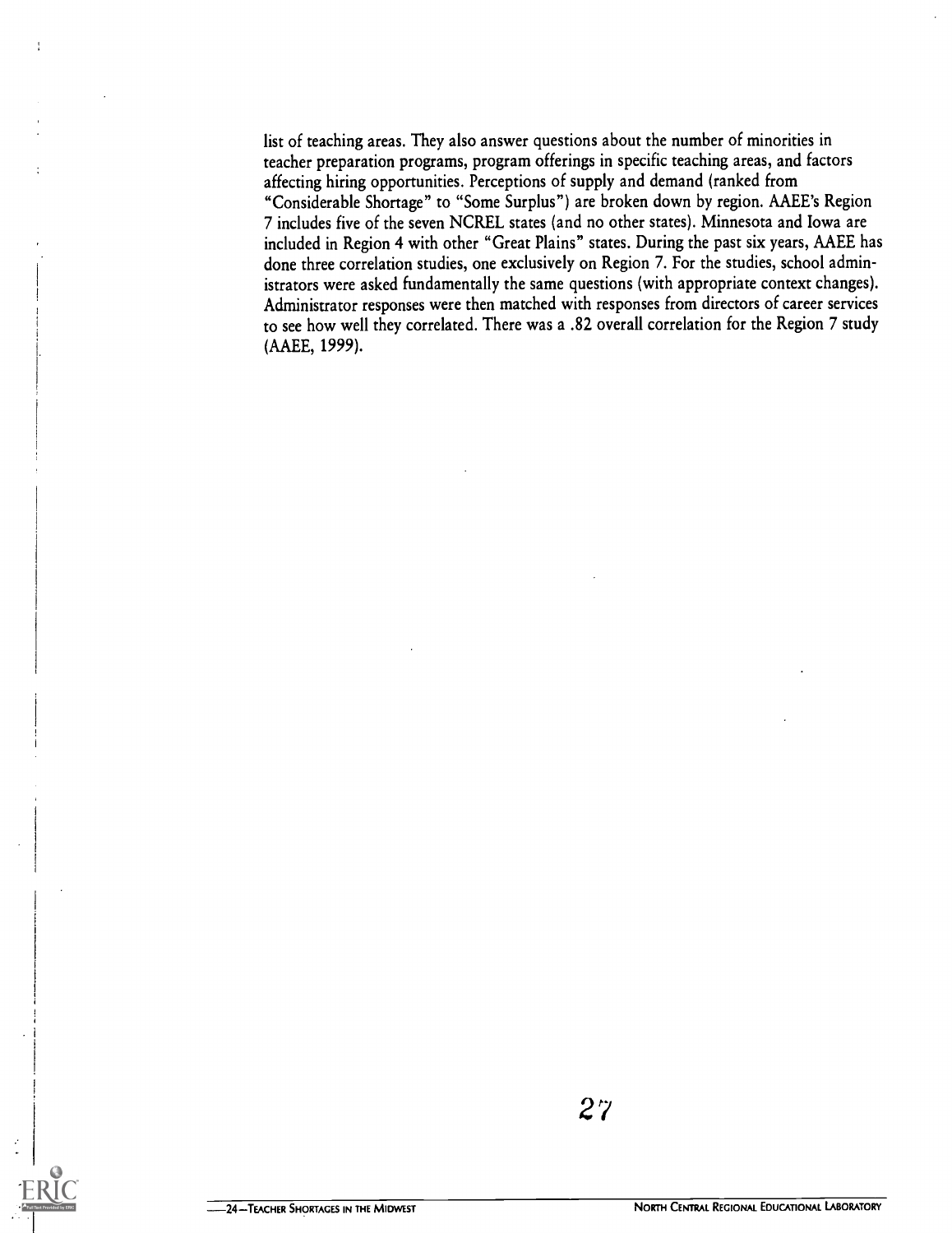## Appendix C: Shortage Areas Identified by AAEE and Individual States

| <b>AAEE</b><br><b>Teaching Fields With</b><br>Considerable Shortage<br>or Some Shortage | Wisconsin<br>Good to Excellent<br><b>Chance of Employment</b> | Minnesota<br>At Least One<br><b>Region Reporting</b><br>Serious Shortages | <b>Illinois</b><br><b>Undersupply Areas</b><br>(Without Reserve Pool) |
|-----------------------------------------------------------------------------------------|---------------------------------------------------------------|---------------------------------------------------------------------------|-----------------------------------------------------------------------|
|                                                                                         |                                                               |                                                                           | Self-Contained<br>Classroom<br>(Elementary)                           |
| <b>Science Physics</b>                                                                  |                                                               | <b>Physical Science</b>                                                   |                                                                       |
| Speech Pathology                                                                        | Speech/Language                                               |                                                                           | Speech/Language<br>Impaired                                           |
| Special Education -<br>Mentally Handicapped                                             |                                                               |                                                                           |                                                                       |
| Special Education -<br>Multiple Handicapped                                             |                                                               |                                                                           |                                                                       |
| Special Education-<br><b>Behavioral Disorders</b>                                       | <b>Emotional Disturbance</b>                                  | Emotional/<br><b>Behavioral Disorders</b>                                 |                                                                       |
| Special Education -<br>Physically Impaired                                              |                                                               |                                                                           | Physically<br>Handicapped                                             |
| Special Education -<br>Hearing Impaired                                                 | Hearing Impaired                                              | Deaf/Hard of Hearing                                                      |                                                                       |
| Special Education -<br>Learning Disabilities                                            |                                                               |                                                                           |                                                                       |
| <b>Technology Education</b>                                                             | <b>Technology Education</b>                                   |                                                                           |                                                                       |
| <b>Mathematics</b>                                                                      |                                                               | Mathematics                                                               |                                                                       |
| <b>Bilingual Education</b>                                                              |                                                               |                                                                           | <b>Bilingual Education</b>                                            |
| Agriculture                                                                             |                                                               |                                                                           |                                                                       |
| Computer Science/<br><b>Education</b>                                                   |                                                               |                                                                           | Computer<br>Education/Tech                                            |
| Audiology                                                                               |                                                               |                                                                           |                                                                       |
| English as a Second<br>Language                                                         | English as a Second<br>Language                               | English as a Second<br>Language                                           |                                                                       |
| Science - Earth/Physical                                                                |                                                               |                                                                           |                                                                       |
| Home Economics/Family<br><b>Consumer Science</b>                                        | Family/Consumer<br>Education                                  | Family/Consumer<br>Science                                                |                                                                       |
| Psychologist (School)                                                                   |                                                               |                                                                           |                                                                       |
| Science - General                                                                       |                                                               |                                                                           |                                                                       |
| Science - Biology                                                                       |                                                               |                                                                           |                                                                       |
| Library Science/Media<br>Technology                                                     | Library/Media                                                 | Library/<br>Media Specialist                                              | $\ddot{\phantom{0}}$                                                  |
| Languages - Japanese                                                                    |                                                               |                                                                           |                                                                       |
| Gifted/Talented Education                                                               |                                                               |                                                                           | Gifted Education                                                      |
| <b>Business Education</b>                                                               | <b>Business and Marketing</b>                                 | <b>Business</b>                                                           |                                                                       |
|                                                                                         |                                                               | <b>Industrial Arts</b>                                                    |                                                                       |
|                                                                                         |                                                               |                                                                           | Early Childhood<br>Special Education                                  |
|                                                                                         |                                                               | Music                                                                     | Vocal and Instrumental<br>Music                                       |
| <b>Counselor Education</b>                                                              |                                                               |                                                                           |                                                                       |
|                                                                                         |                                                               |                                                                           |                                                                       |

Sources: American Association for Employment in Education, 1999; Lauritzen, 1999; Hare & Nathan, 1999; Illinois State Board of Education, 1999



Ť

 $\frac{1}{4}$ 

 $\frac{1}{2}$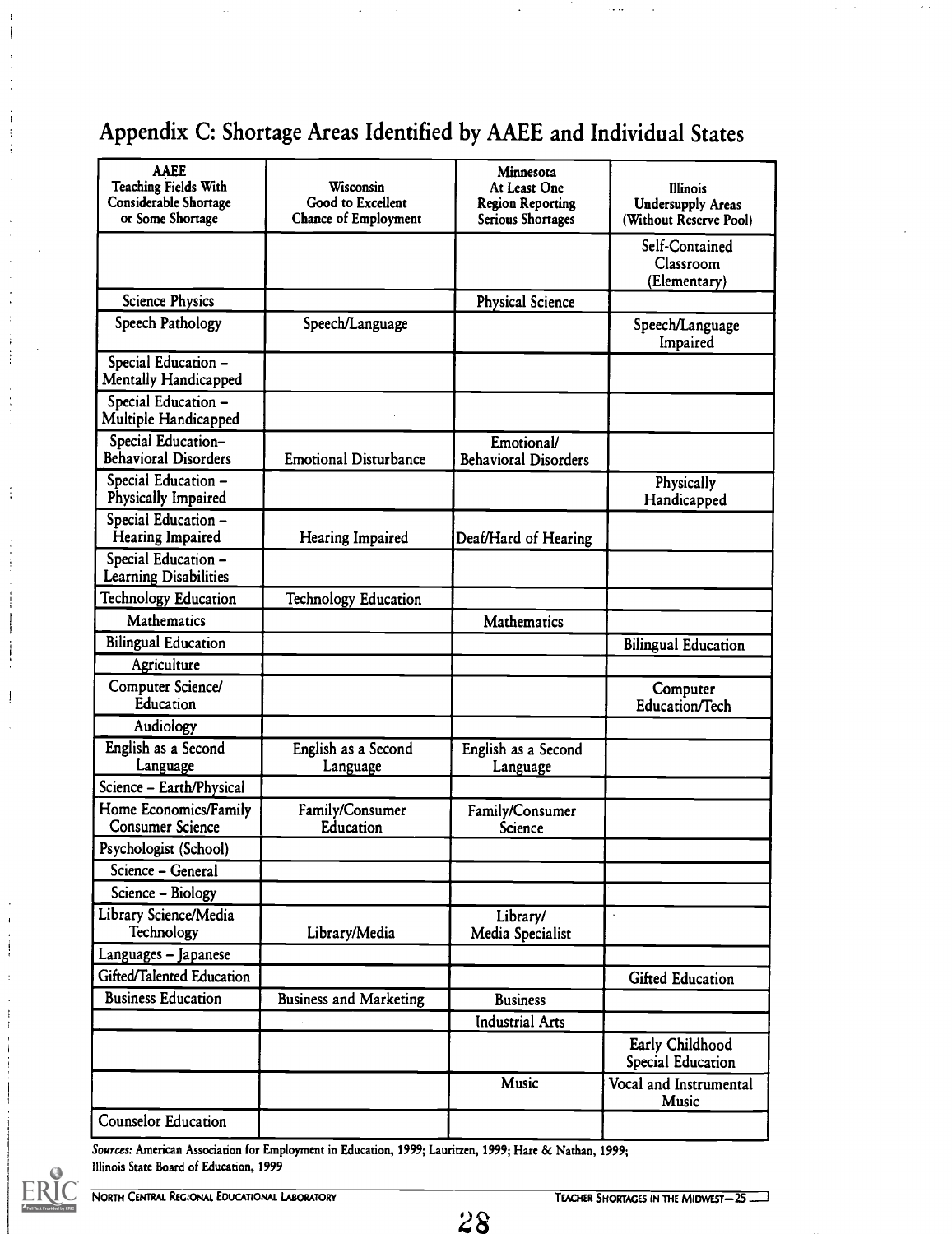## Appendix D: Reasons for Leaving

| ILLINOIS*                             |                                |                    | <b>MINNESOTA</b>                                                                      |                     |                      |
|---------------------------------------|--------------------------------|--------------------|---------------------------------------------------------------------------------------|---------------------|----------------------|
| Reason                                | $98-99$<br><b>Number</b>       | $98-99$<br>Percent | Reason                                                                                | $'97-98'$<br>Number | $'97-98'$<br>Percent |
| Other IL Public School                | 2,485                          | 2.18%              |                                                                                       |                     |                      |
| Other IL Non-Public School            | 70                             | 0.06%              |                                                                                       |                     |                      |
| Out of State                          | 527                            | 0.46%              | Educator in Other State/<br>Outside U.S.                                              | 162                 | 0.25%                |
| Noneducation/<br>Nonmilitary Vocation | 256                            | 0.22%              | <b>Extended Leave/Alternative</b><br>Career Exploration/<br><b>Alternative Career</b> | 458                 | 0.72%                |
| Filling Temp Position                 | 48                             | 0.04%              | Staff Reduction/<br>Unrequested Leave                                                 | 348                 | 0.55%                |
| College                               | 66                             | 0.05%              |                                                                                       |                     |                      |
| <b>Domestic Responsibility</b>        | 706                            | 0.62%              | Personal Reasons                                                                      | 1,429               | 2.24%                |
| <b>LOA</b> Childcare                  | 558                            | 0.49%              | Maternity/Paternity/<br>Adoption                                                      | 301                 | 0.47%                |
| Death/Incapacitated                   | 114                            | 0.10%              | Death                                                                                 | 48                  | 0.08%                |
| <b>LOA Health</b>                     | 86                             | 0.07%              | Illness                                                                               | 188                 | 0.30%                |
| Retired                               | 1,185                          | 1.04%              | Retirement                                                                            | 1,548               | 2.43%                |
| Reduction in Funding                  | 341                            | 0.30%              |                                                                                       |                     |                      |
| Asked to Resign<br>LOA - Military     | 170<br>$\overline{\mathbf{3}}$ | 0.15%<br>0.002%    | Not Offered Reemployment<br>for Reasons Other Than<br><b>Staff Reduction</b>          | 256                 | 0.40%                |
| LOA - Professional                    | 119                            | 0.10%              | Professional Growth                                                                   | 150                 | 0.24%                |
| LOA - Other                           | 260                            | 0.22%              |                                                                                       |                     |                      |
|                                       |                                |                    | Left to Become<br>Substitute Teacher                                                  | 159                 | 0.25%                |
|                                       |                                |                    | Unknown                                                                               | 567                 | 0.89%                |
| Other                                 | 1,144                          | 1.01%              | Other                                                                                 | 81                  | 0.13%                |
| <b>TOTAL</b>                          | 8,138                          | 7.2%               |                                                                                       | 5,695               | 8.94%                |
| <b>Total Number of Teachers</b>       | 113,664                        |                    |                                                                                       | 63,695              |                      |

This analysis does not include information from those who left teaching in Chicago.

Source: Illinois Teacher Service Record, Jim Sweeney, personal communication, 2000; Hare & Nathan, 1999



 $\ddot{\phantom{a}}$ 

 $\mathbf{I}$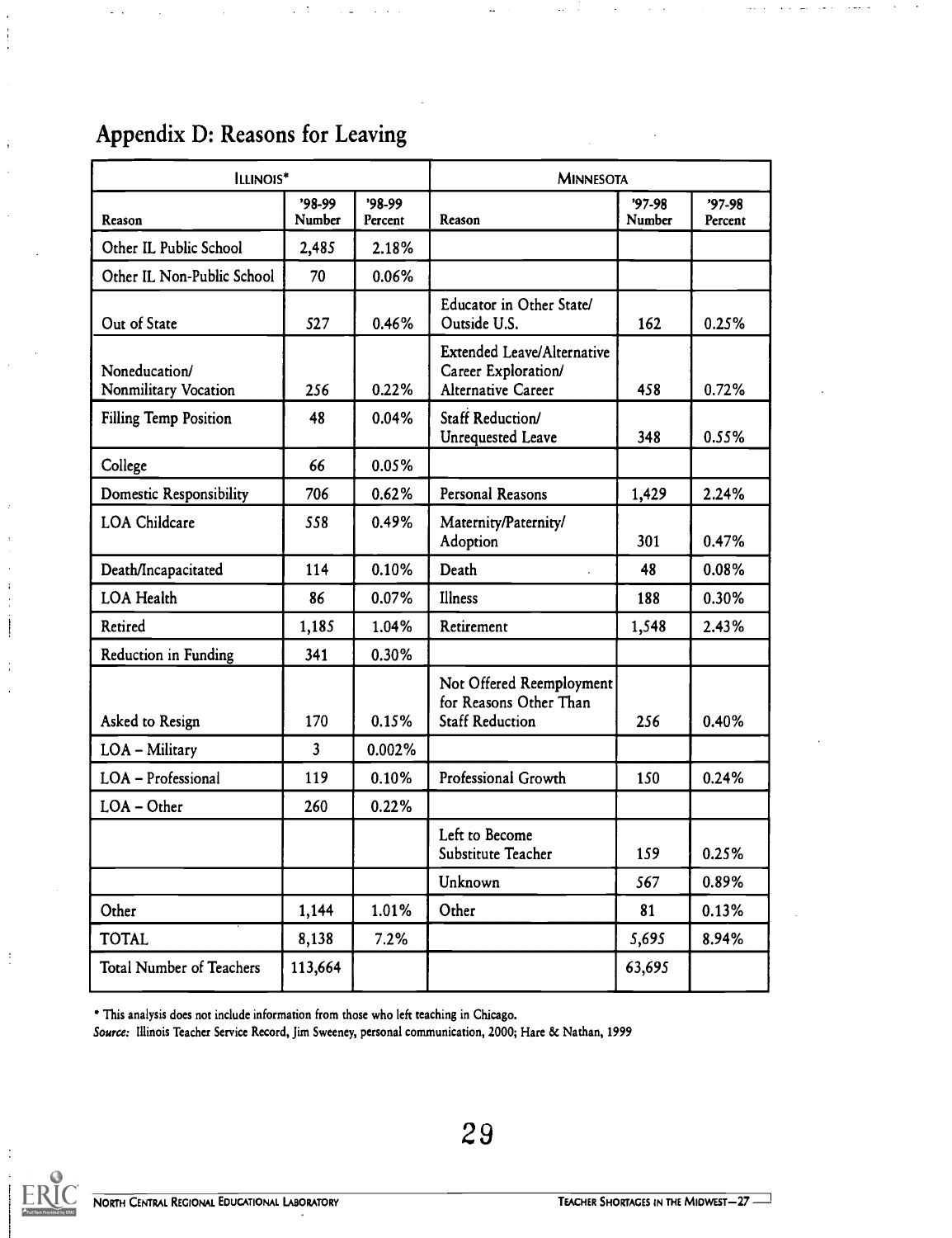

1900 Spring Road, Suite 300 Oak Brook, Illinois 60523-1480 (800) 356-2735 (630) 571-4700 www.ncrel.org



ş

ISBN 1-929800-11-8